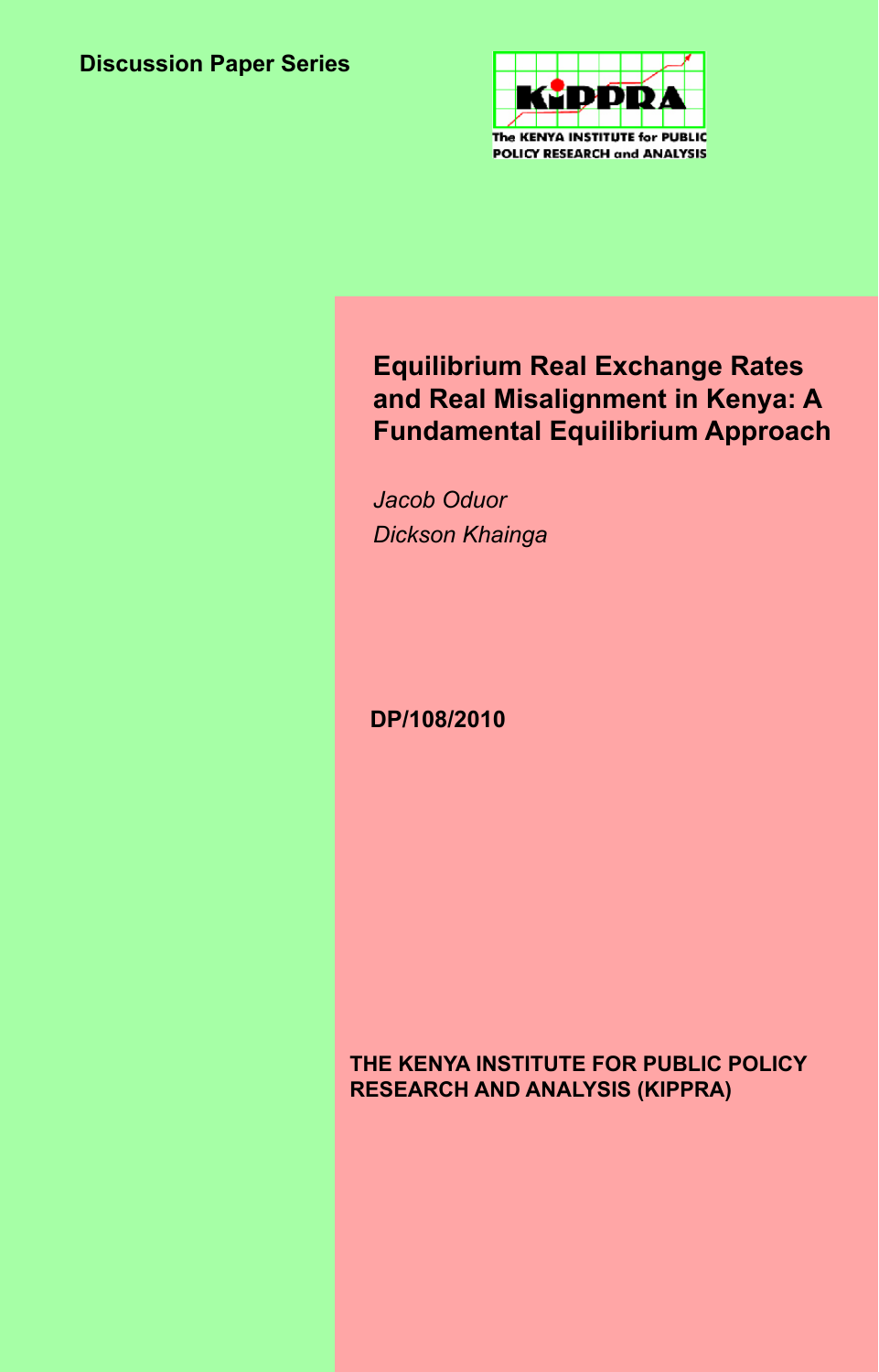# **Equilibrium Real Exchange Rates and Real Misalignment in Kenya: A Fundamental Equilibrium Approach**

Jacob Oduor Dickson Khainga

*Macroeconomics Division* Kenya Institute for Public Policy Research and Analysis

*KIPPRA Discussion Paper No. 108 2010*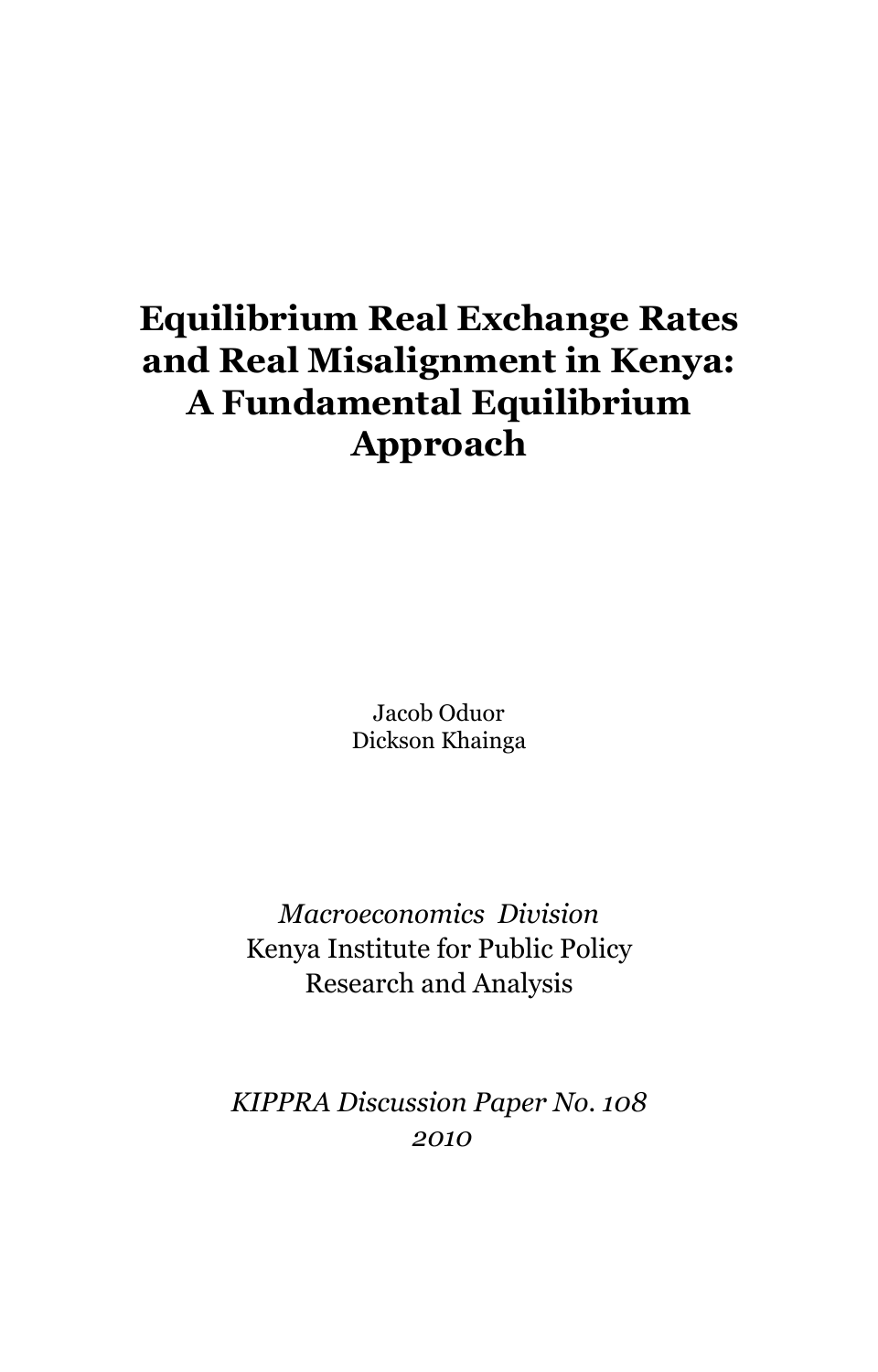# **KIPPRA in Brief**

The Kenya Institute for Public Policy Research and Analysis (KIPPRA) is an autonomous institute whose primary mission is to conduct public policy research leading to policy advice. KIPPRA's mission is to produce consistently high-quality analysis of key issues of public policy and to contribute to the achievement of national long-term development objectives by positively influencing the decision-making process. These goals are met through effective dissemination of recommendations resulting from analysis and by training policy analysts in the public sector. KIPPRA therefore produces a body of well-researched and documented information on public policy, and in the process assists in formulating long-term strategic perspectives. KIPPRA serves as a centralized source from which the Government and the private sector may obtain information and advice on public policy issues.

Published 2010 © Kenya Institute for Public Policy Research and Analysis Bishops Garden Towers, Bishops Road PO Box 56445, Nairobi, Kenya tel: +254 20 2719933/4; fax: +254 20 2719951 email: admin@kippra.or.ke website: http://www.kippra.org

ISBN 9966 777 67 9

The Discussion Paper Series disseminates results and reflections from ongoing research activities of the Institute's programmes. The papers are internally refereed and are disseminated to inform and invoke debate on policy issues. Opinions expressed in the papers are entirely those of the authors and do not necessarily reflect the views of the Institute.

KIPPRA acknowledges generous support from the European Union (EU), the African Capacity Building Foundation (ACBF), the United States Agency for International Development (USAID), the Department for International Development of the United Kingdom (DfID) and the Government of Kenya (GoK).

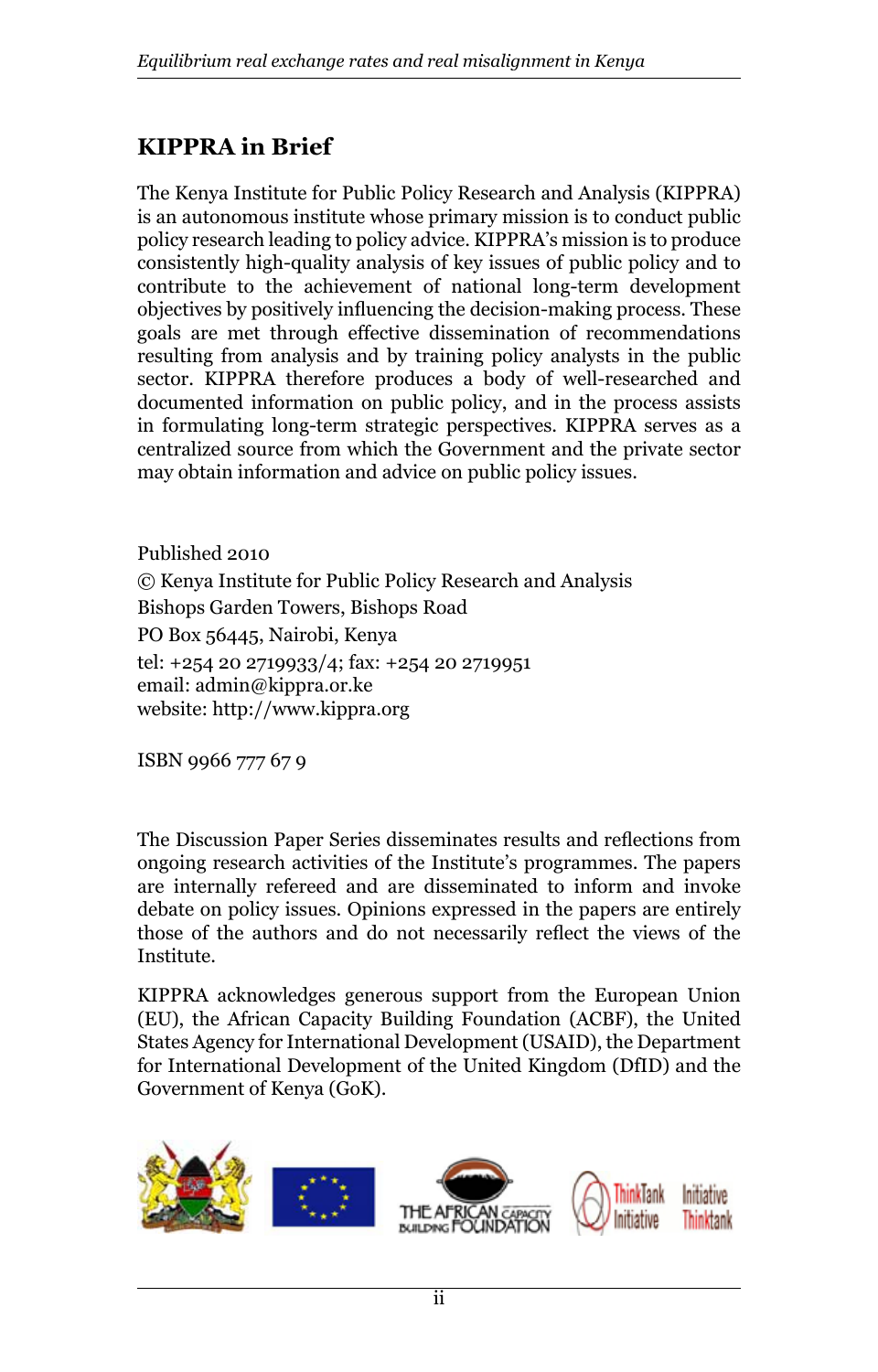# *Abstract*

*With the liberalization of exchange rate in most countries, policy makers have to contend with erratic movements in exchange rates in the short-run, causing exchange rate misalignments in the long run. Exchange rate misalignments have several adverse implications including distorting resource allocation between production sectors, distorting patterns of trade, and distorting debt repayment schedules for indebted countries, among others. When exchange rate movements become erratic, monetary authorities intervene in the exchange rate markets to correct any misalignments. Interventions are supposed to be based on some indicator that the observed exchange rates are either over-appreciated or over-depreciated, hence the need for an intervention. Without this knowledge, it is possible that wrong interventions may be carried out, interventions may be carried out when they are not necessary, or interventions may not be done at all when they are necessary. This study estimates the equilibrium exchange rate in Kenya using the fundamental equilibrium approach. The results show that there were three main episodes of misalignment; in late 2002 to early 2003, mid 2004, and mid 2005. In general, the study finds that real exchange rate misalignments are mean-reverting in the long run, and therefore should not warrant policy intervention.*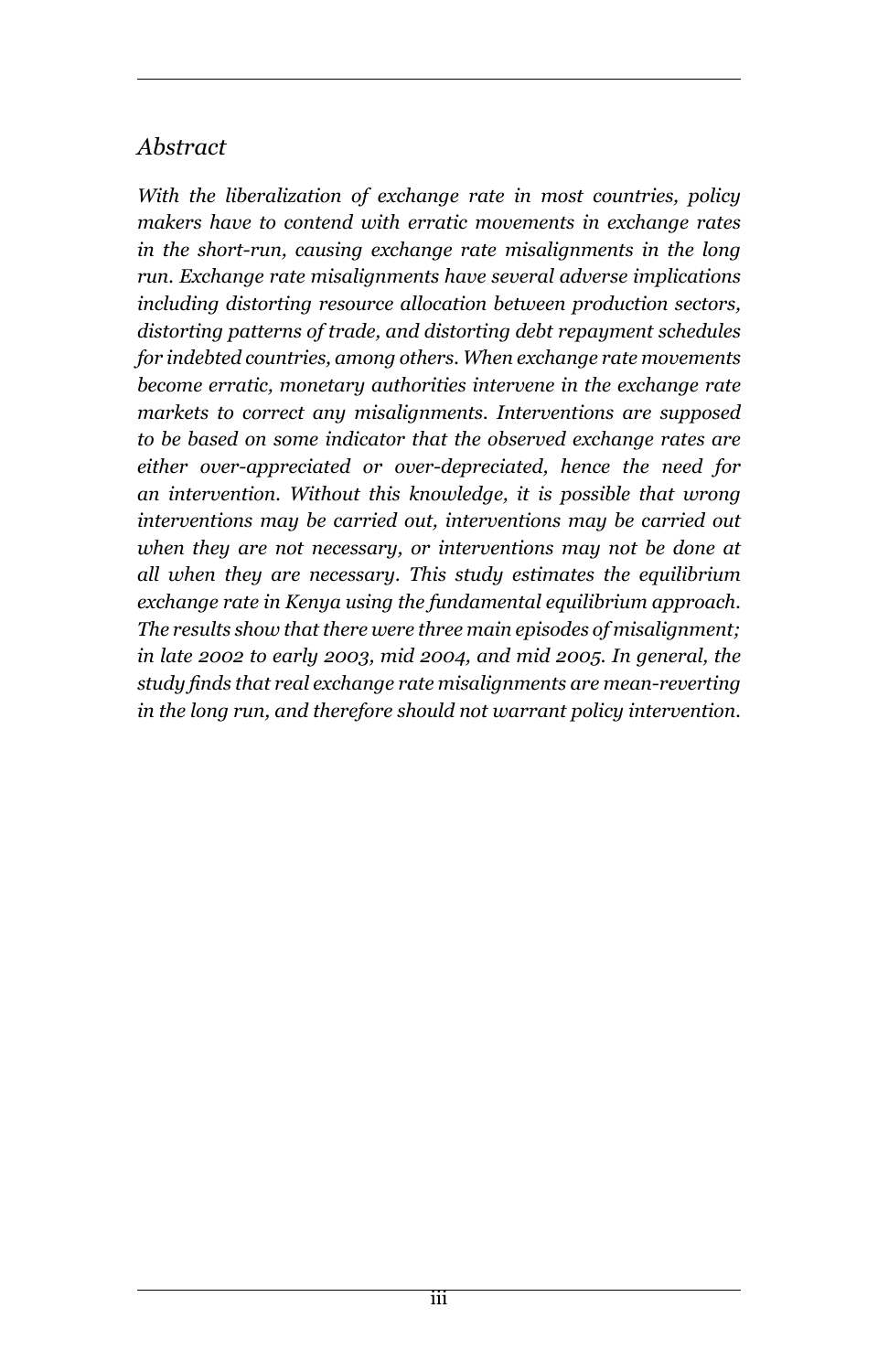# *Abbreviations and Acronyms*

| <b>BEER</b>   | Behavioural Equilibrium Exchange Rates                                     |
|---------------|----------------------------------------------------------------------------|
| <b>CBK</b>    | Central Bank of Kenya                                                      |
| <b>CHEER</b>  | Capital Enhanced Measures of the Equilibrium Real<br><b>Exchange Rates</b> |
| <b>ECM</b>    | <b>Error Correction Model</b>                                              |
| <b>FEER</b>   | Fundamental Equilibrium Real Exchange Rate                                 |
| <b>FEVD</b>   | <b>Forecast Error Variance Decomposition</b>                               |
| <b>IMF</b>    | <b>International Monetary Fund</b>                                         |
| <b>LRER</b>   | Long Run Real Exhange Rate                                                 |
| <b>NATREX</b> | Natural Real Exchange Rates                                                |
| <b>PPP</b>    | <b>Purchasing Power Parity</b>                                             |
| <b>PRGF</b>   | Poverty Reduction and Growth Facility                                      |
| <b>SDR</b>    | <b>Special Drawing Rights</b>                                              |
| VARMA         | Vector Autoregression Moving Average                                       |
| <b>VECM</b>   | <b>Vector Error Correction Model</b>                                       |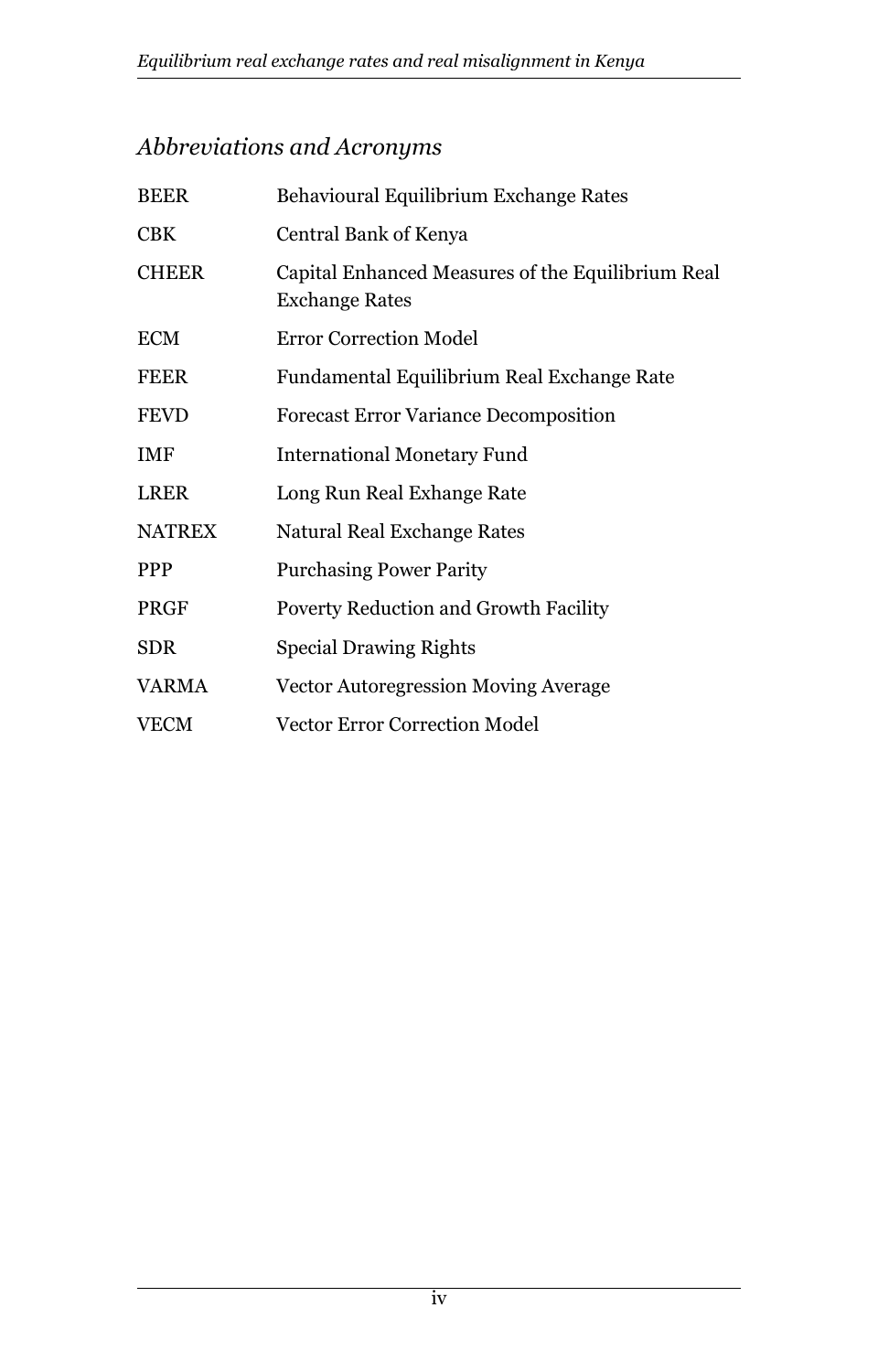# **Table of Contents**

| Abstract |                                                                                                                                                                                                                  |
|----------|------------------------------------------------------------------------------------------------------------------------------------------------------------------------------------------------------------------|
|          |                                                                                                                                                                                                                  |
| 1.       |                                                                                                                                                                                                                  |
| 2.       |                                                                                                                                                                                                                  |
| 3.       |                                                                                                                                                                                                                  |
| 4.       | 4.3 Determining the Order of Integration of the Variables 13<br>4.5 Restricting the General Model for Kenya  16<br>4.7 The Long-Run Theoretical Restrictions 18<br>4.8 Theoretical Relationships among the Model |
| 5.       | 5.6 Equilibrium Exchange Rates and Exchange Rate                                                                                                                                                                 |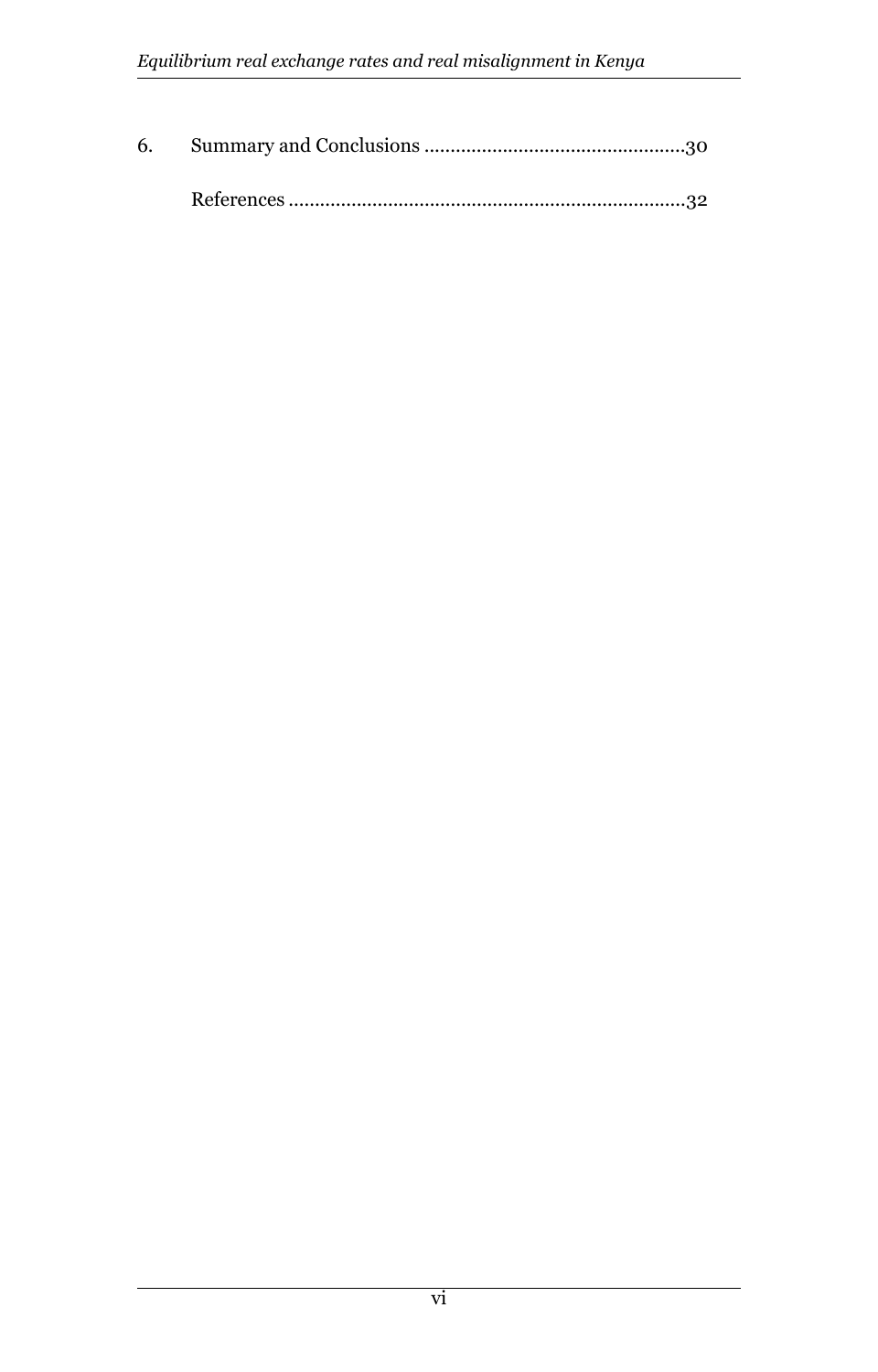# **1. Introduction**

In flexible exchange rate regimes, erratic exchange rates are a common phenomenon of the short-term economic activity. Most of these erratic movements are driven by temporary shocks, including speculative attacks that are only short-term. In the long run, exchange rate movements are driven by some basic fundamentals, which push the exchange rates towards a stable equilibrium. There are several definitions of equilibrium exchange rates. Edwards (1989) defines *equilibrium real exchange rates* as the relative price of non-tradable to the tradable goods which for given sustainable values of other relevant variables such as taxes, international terms of trade, commercial policy, capital and aid flows and technology, result in the simultaneous attainment of internal and external balance (equilibrium). Internal equilibrium in the market is achieved when the market for nontradable goods clear both in the current and in the future. External equilibrium, on the other hand, is achieved when the current account balances are consistent with the long run sustainable capital flows, both in the present and in the future. The long run real exchange rate (LRER) is therefore achieved at the point of intersection of the internal equilibrium and the external equilibrium. Deviations of the actual rates from equilibrium rates lead to exchange rate misalignments. Exchange rate misalignment is expressed as the percentage deviation of the actual rate from its equilibrium value and is calculated as:

 .................................................................................. (1.1)  $MIS = \left(\frac{AKER}{ERER} - 1\right).100$ 

where *MIS* represents exchange rate misalignments, ARER is the actual *RER* and *ERER* is the equilibrium *RER*.

Exchange rate misalignments (either over-appreciations or overdepreciations) lead to misallocation of resources between the different sectors in the economy and between countries. There have been arguments for and against depreciation and appreciation of exchange rates in most developing economies. In most cases, due to diversity in the structures of these economies, there seems to be no consensus. Proponents of the export promotion theory argue that the government should strive to maintain a depreciating currency in order to make export prices relatively lower in the international markets, thus making exports more competitive. This should increase export volumes, thereby improving terms of trade, and the balance of payments, hence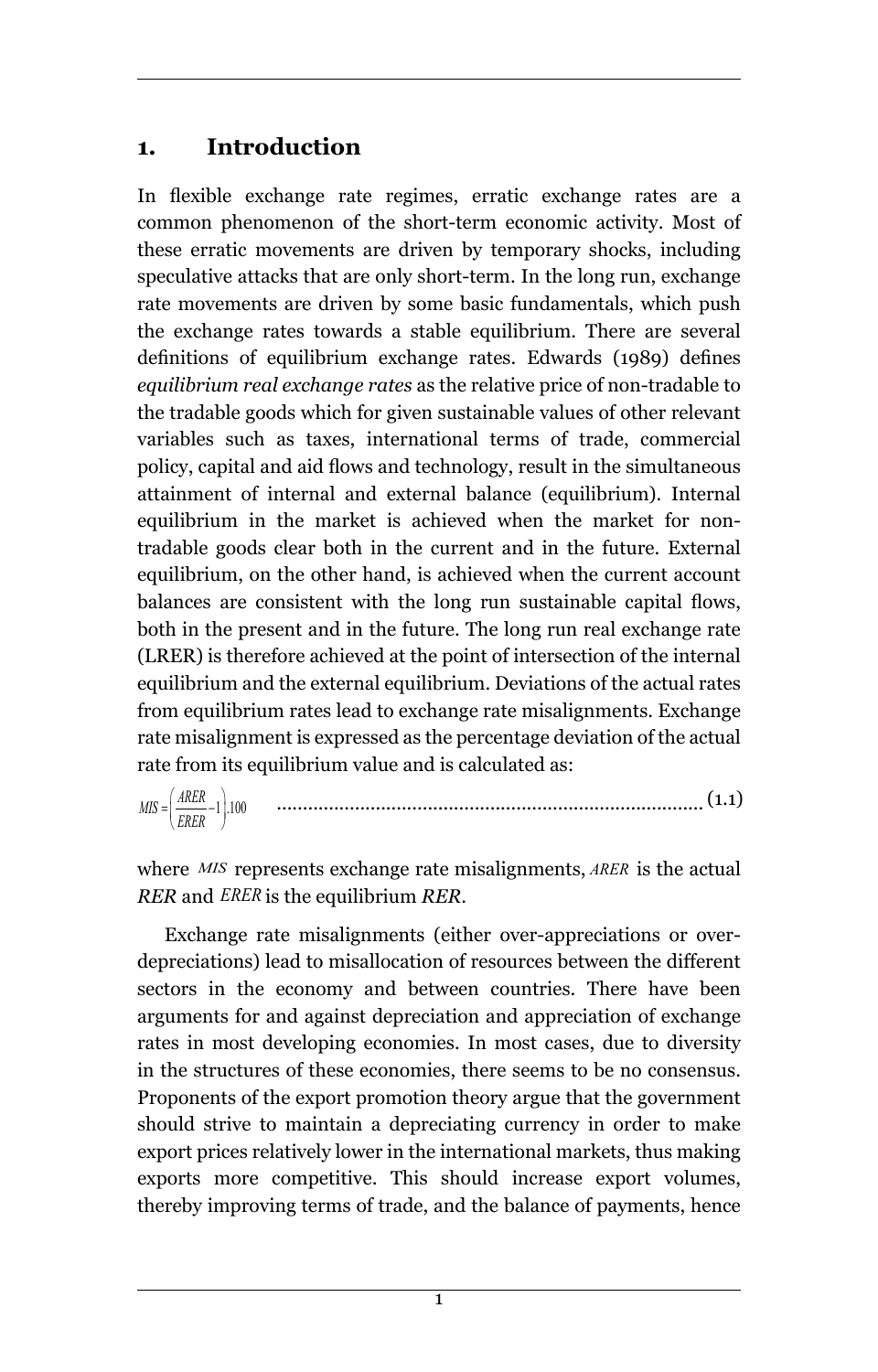increasing national incomes. Proponents of appreciation in developing countries, on the other hand, argue that since imported raw materials form a substantial proportion of the developing countries cost of production, depreciation of the exchange rate is detrimental to the economy as it increases import prices, which leads to increased cost of production, making domestically produced goods less competitive in the international markets compared to foreign goods. They therefore argue that all government interventionist policies to stabilize or manage exchange rates must be geared towards maintaining an appreciating currency and avoiding over-depreciation. In most cases, monetary authorities in these countries find themselves in the centre of this debate without an idea on how to intervene.

The responsibility of price stability in most countries is bestowed upon the central banks. How they intervene to correct erratic movements of exchange rates depends on the intended direction of the correction. The direction depends on what levels of the exchange rates the central bank sees as the optimum (equilibrium). On one hand, if the perceived equilibrium is wrong, then there will be a wrong intervention. It is therefore important for the monetary authorities to know exactly what the equilibrium exchange rates are at any given time to avoid wrong interventions. The other major nightmare for policy makers in the absence of a calculated or perceived equilibrium rate is to determine whether the exchange rates observed at a given time are over-appreciated or over-depreciated, and therefore warrant a policy intervention. In order to intervene optimally, the policy makers must necessarily know where the long-run equilibrium should be and whether the observed exchange rates are either over-depreciated or over-appreciated.

With the liberalization of the exchange rates in Kenya, for instance, there has been (an ongoing) debate on the appropriate level of exchange rates in Kenya. Some of the loudest voices have been the exporters when the nominal exchange rates are rapidly appreciating, and the importers when the exchange rates are depreciating. The occasional interventions by the Central Bank of Kenya (CBK) to this date are not pegged on any optimum levels of exchange rates, but on intuition. It is therefore important to determine what the equilibrium exchange rate levels in Kenya are, and which ones can be used as a basis of informing policy incase of any interventions. It is also important to determine whether there have been any periods of significant misalignments in Kenya, which could be indicative of instances when monetary policy authorities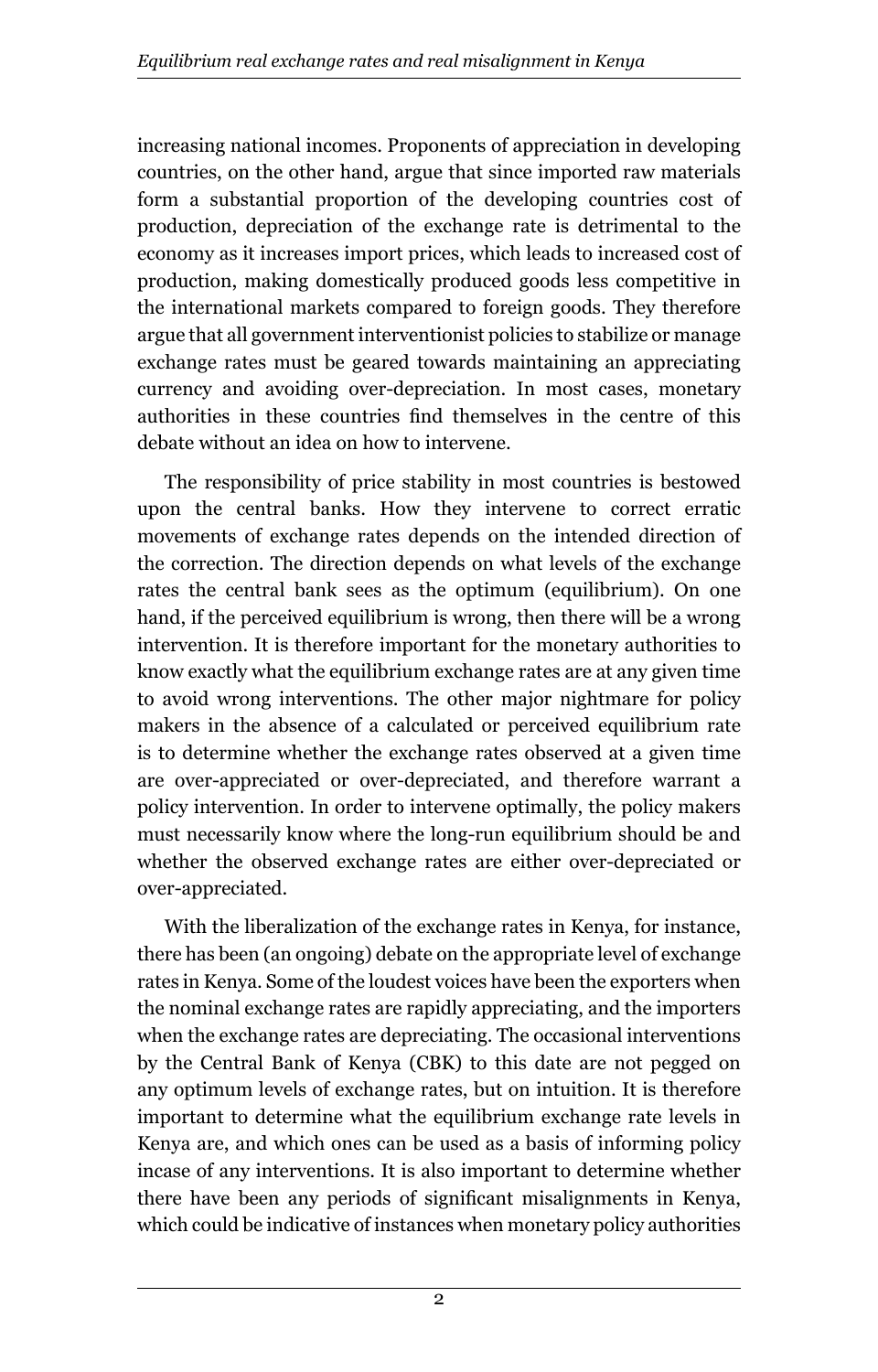did not recognize that the observed exchange rates were either overappreciated or over-depreciated, and therefore interventions were necessary.

This paper uses a rigorous econometric approach to determine equilibrium exchange rates. The aim of the paper is to determine the equilibrium exchange rates and exchange rate misalignments in Kenya using the fundamental equilibrium approach under the internalexternal equilibrium approach of the determination of equilibrium exchange rates.

Section one gives definitional issues and the evolution of exchange rate policy in Kenya. Section two gives the empirical literature review, and section three gives the theoretical foundations of the model used. Section four provides the empirical model, while section five gives the model results and section six summarizes and concludes the study.

#### **1.1 Nominal Exchange Rates**

Nominal exchange rate (NER) as used in this study is the units of domestic currency per unit of foreign currency, i.e:

$$
NER = \frac{E^d}{E^f}
$$
 (1.2)

With this definition, a decrease in the index signifies an appreciation of the nominal exchange rates in domestic currency terms. A depreciation of the nominal exchange rate is the increase in the nominal exchange rate index.

#### **1.2 Real Exchange Rates**

The real exchange rate (RER) as used in this study is the nominal exchange rate multiplied by the foreign price index divided by the domestic price index, i.e:

 $RER = \frac{NER \cdot P'}{P}$  (1.3)  $RER = \frac{NER.P}{P^d}$ 

This is the external real exchange rate.

# **1.3 Exchange Rate Policy in Kenya**

Until 1975, Kenya operated under the fixed exchange regime where the exchange rate was fixed at given levels by the monetary authorities,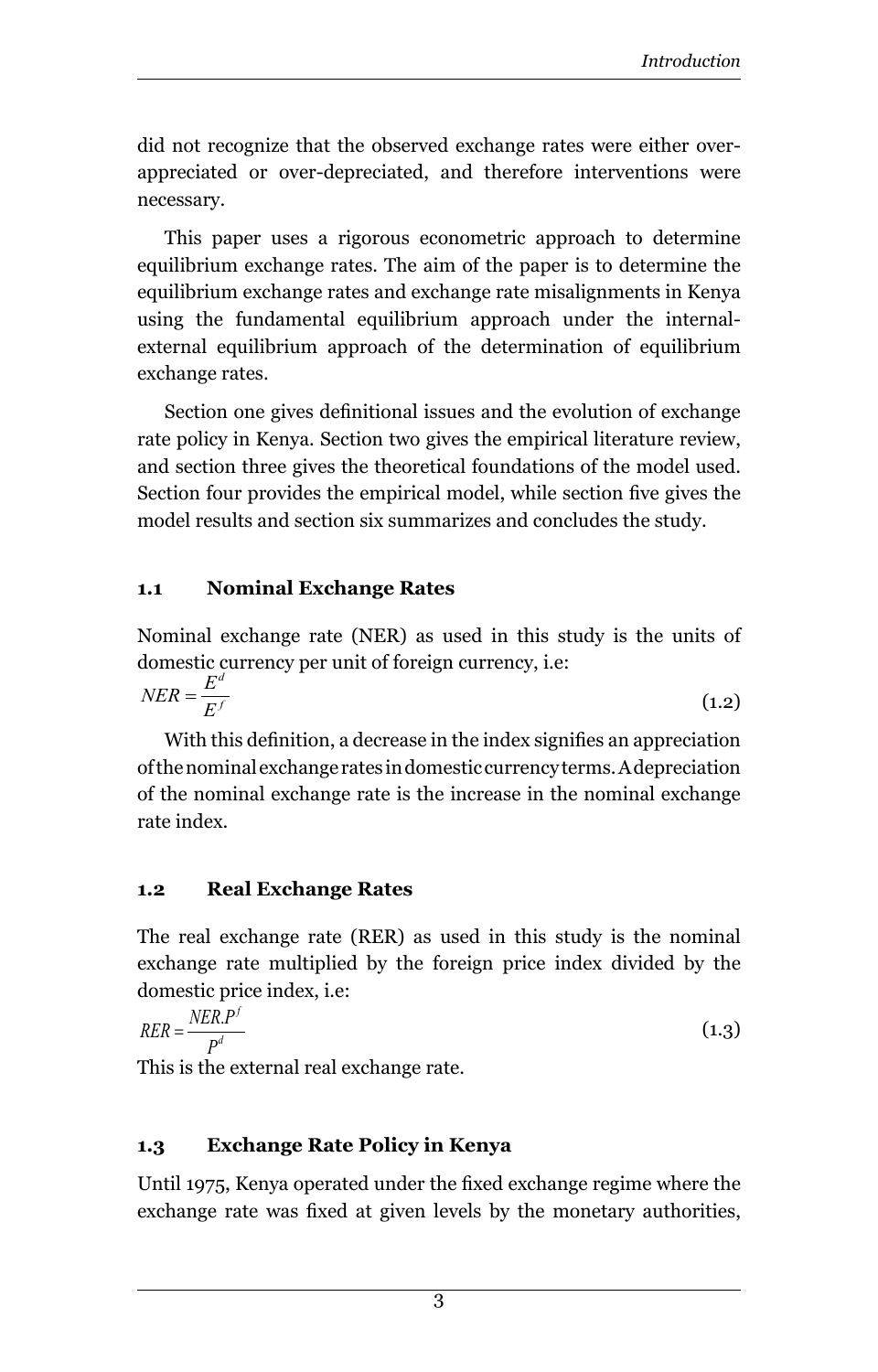like most economies in the world at the time. Kenya currency (the Kenyan Shilling) exchange rate remained fixed at 7.143 to the US dollar. Between October 1975 and December 1982, the Kenya shilling was pegged to the special drawing rights (SDR), calculated from a basket of currencies and considered to be more stable than the single currency peg. In the crawling peg regime, the exchange rate is adjusted on a daily basis against a composite basket of currencies of the country's major trading partners. However, the pegging of the exchange rate to the SDR was considered inadequate, since the weights used did not reflect the trade pattern. The 1990s began with a dual exchange rate system. There was, however, pressure from the donor community for the government to speed up the process of liberalization, as one of the loan conditionalities. Adopting a floating exchange rate regime was also among these conditions. A floating exchange rate, where the market forces are left to determine the rates, was finally adopted in October 1993. Since then, the shilling has remained largely market driven, with the Central Bank only intervening to correct erratic movements in the rate. With the liberalization of the exchange rates in Kenya, there is no overt monetary policy objective to manage the exchange rates, except mildly through such instruments as periodic increments in the Central Bank's foreign exchange holdings, to strengthen the weakening shilling in the case of a rapid weakening.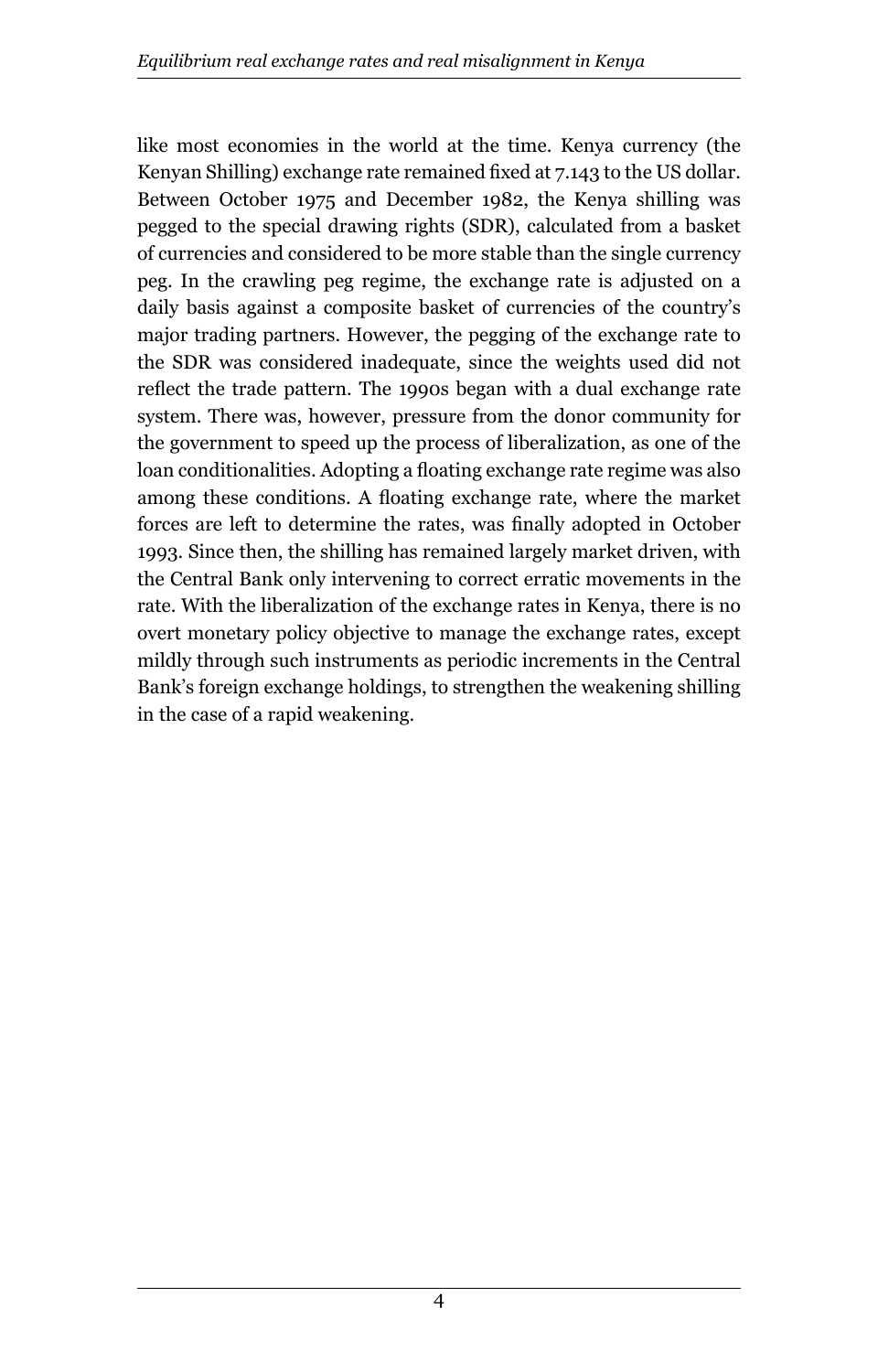# **2. Empirical Literature Review**

Several studies have attempted to estimate equilibrium real exchange rates in different countries and regions using different approaches. Edwards (1994) uses a single equation reduced form estimation method to estimate the long-run equilibrium real exchange rates (LRER) for 12 developing countries between 1962 and 1984. The fundamentals used in the study included the rates of growth of total factor productivity, terms of trade, the share of government consumption in GDP, a measure of the openness of the trade regime, and a measure of the severity of capital controls, and proxies for temporary demand shocks and changes in the nominal exchange rates, which the study took as affecting the shortterm adjustment process of the RER to the long run RER. The results show that short-run real exchange rate movements have responded to both nominal and real disturbances. The study finds that expansive and inconsistent macroeconomic policies of the countries in the study generated forces towards real over-valuation.

Elbadawi (1994), using annual data from 1967-1990 for Chile and Ghana and 1967-1988 for India, regressed the LRER on the fundamentals, including terms of trade, a measure of openness as a proxy for commercial policy, the level of net capital inflows relative to GDP, the share of government spending on GDP, and the rate of growth of exports. The estimated ERERs and the corresponding RER misalignments from the study confirm that the ERER is not a fixed number. The study infers from this finding that simple PPP modeling that gives the ERER as a fixed number could be a misleading simplification (Elbadawi, 1994).

Elbadawi and Soto (1994) used annual data from 1960 to 1990 on the Chilean economy and focused on the role of capital inflows, which in an earlier work by Elbadawi (1994) was assumed to be one of the fundamentals. The study distinguished between the short run and the long run inflows. After separating the ratio of net capital inflows to GDP into short term and long-term inflows, they found that the short term inflows variable was not stationary and, therefore, they omitted it from the cointegrating equation. The study found out that an increase in the long-run inflows led to the appreciation of the LRER, and that the magnitude of the effect was larger than that of government spending. Further, the results showed that episodes of the short term capital inflows led to the appreciation of the LRER.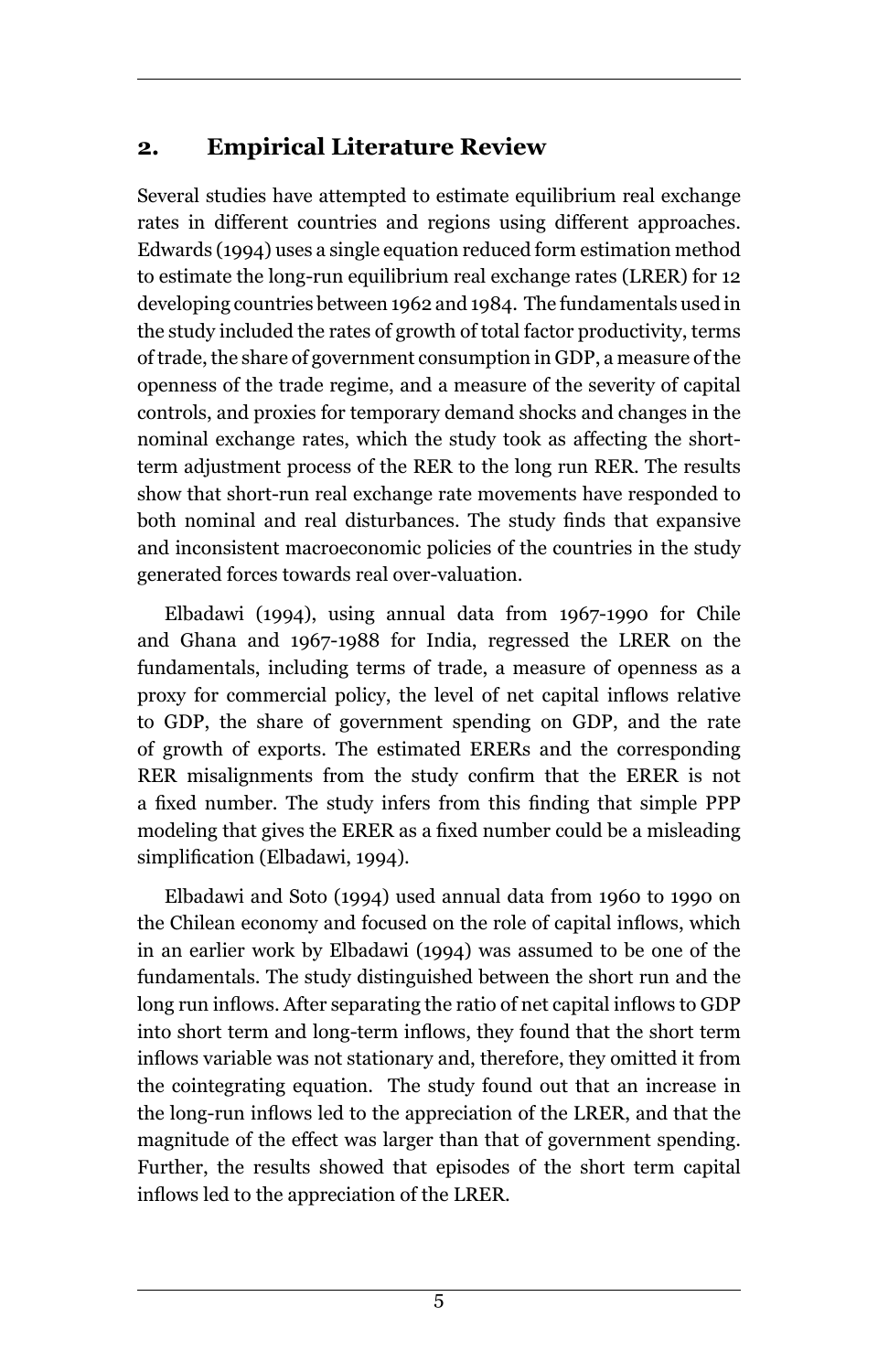Baffes, Elbadawi and O'Connell (1999) developed a single equation approach to estimating the equilibrium exchange rates using annual data from Cote d'Ivoire and Burkina Faso. They argue that the equilibrium exchange rate is determined by the intersection of the internal balance and the external balance curves. The macro fundamentals that determine the stability of this point of intersection include world real interest rates, the rate of inflation in the domestic price of traded goods, total net foreign aid received by the government, the sum of government and private spending on traded goods, the transaction costs associated with private spending, terms of trade and trade policy, rationing of foreign credit and changes in the relative domestic price of traded goods. Using the error correction modeling and counterfactual simulations, the paper finds that for Ivory Coast, freer trade, higher domestic investment, and smaller trade deficits all produced a depreciation of the equilibrium rate and therefore tended to increase the estimated degree of misalignment. The real exchange rate was over-valued by 34 per cent during 1987-93 in Ivory Coast, which is attributed to fiscal laxity and structural rigidities that characterized the Ivory Coast's economy around that time. The study, on the other hand, finds that Burkina Faso's currency was under-valued by one per cent, on average, between 1980 and 1986 by nearly 14 per cent between 1987 and 1993.

Byung-Yeon K. and Korhonen (2005) use a dynamic heterogeneous panel model to estimate real equilibrium exchange rates for advanced transition economies. The countries included: Czech Republic, Hungary, Poland, and Slovakia. Their findings show that exchange rates converge in five years in five transition economies. Also, at the outset of transition process, these currencies were clearly over-valued. Over time, however, a process of real exchange rate appreciated and allowed the currencies to converge to their equilibrium levels by 1999. The real effective exchange rates for Czech Republic, Hungary, Poland and Slovakia, appeared substantially over-valued by between 8 per cent and 40 per cent.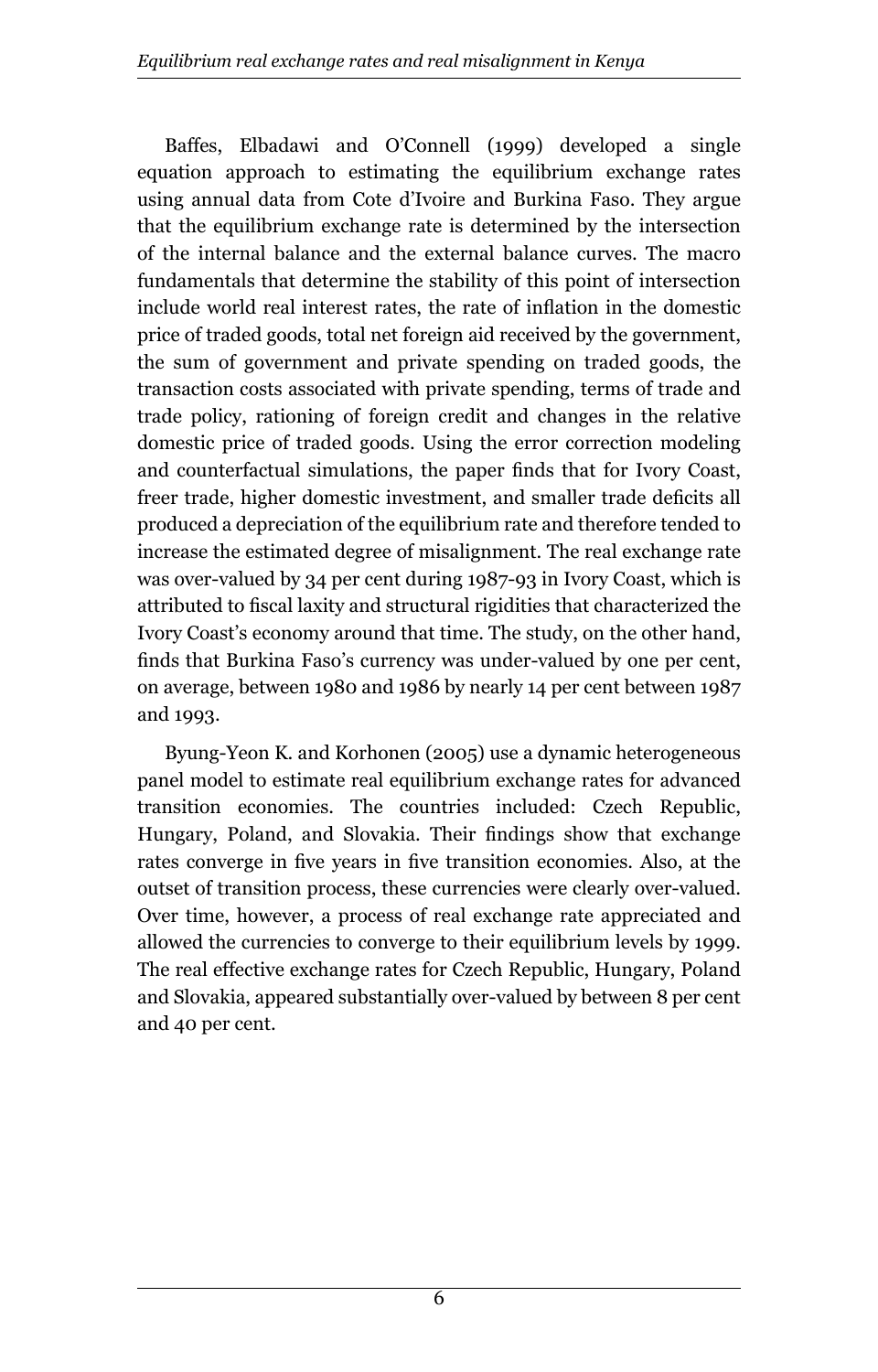# **3. Theoretical Foundations**

There are several different approaches used in literature to define the long run equilibrium real exchange rates (LRER). The most common of these approaches are the Purchasing Power Parity (PPP) approach, and its extensions including the Balassa-Samuelson approach and the Capital Enhanced Measures of the Equilibrium Real Exchange Rates (CHEERS) approach. The other is the Permanent and Transitory decomposition of the Equilibrium Real Exchange Rates (PEER) approach, which includes the Beveridge-Nelson Decompositions, the Structural Vector Autoregression Approach and the Cointegration Based PEERS. The other approaches are the Behavioural Equilibrium Exchange Rates (BEER) and the Internal-External Equilibrium (I-E), which includes the Fundamental Equilibrium Exchange Rate (FEER), and the Natural Real Exchange Rates (NATREX). In this study, the fundamental equilibrium approach is used.

The Fundamental Equilibrium Real Exchange Rate (FEER) approach is based on the internal-external equilibrium framework and has been advanced by, among others, Williamson (1983), Williamson (1994) and Edwards (1989). Edwards (1989), for instance, defines equilibrium real exchange rates as the relative price of non-tradable goods to the tradable goods, which for given sustainable values of other relevant variables such as taxes, international terms of trade, commercial policy, capital and aid flows and technology result in the simultaneous attainment of internal and external balance (equilibrium). Internal equilibrium is achieved when the market for non-tradable goods clear both in the current and in the future. External equilibrium, on the other hand, is achieved when the current account balances are consistent with the long run sustainable capital flows, both in the present and in the future; that is, when payments account is balanced. The long run real exchange rate (LRER) is therefore achieved at the point of intersection of the internal equilibrium and the external equilibrium. Empirical studies have used different choices of the underlying real exchange rate fundamentals. Sometimes because of data availability considerations, some variables that are considered as fundamentals in some studies are excluded from other studies. While a thorough discussion is beyond the scope of this paper, the rationale behind the variables used in this paper as the fundamentals are highlighted.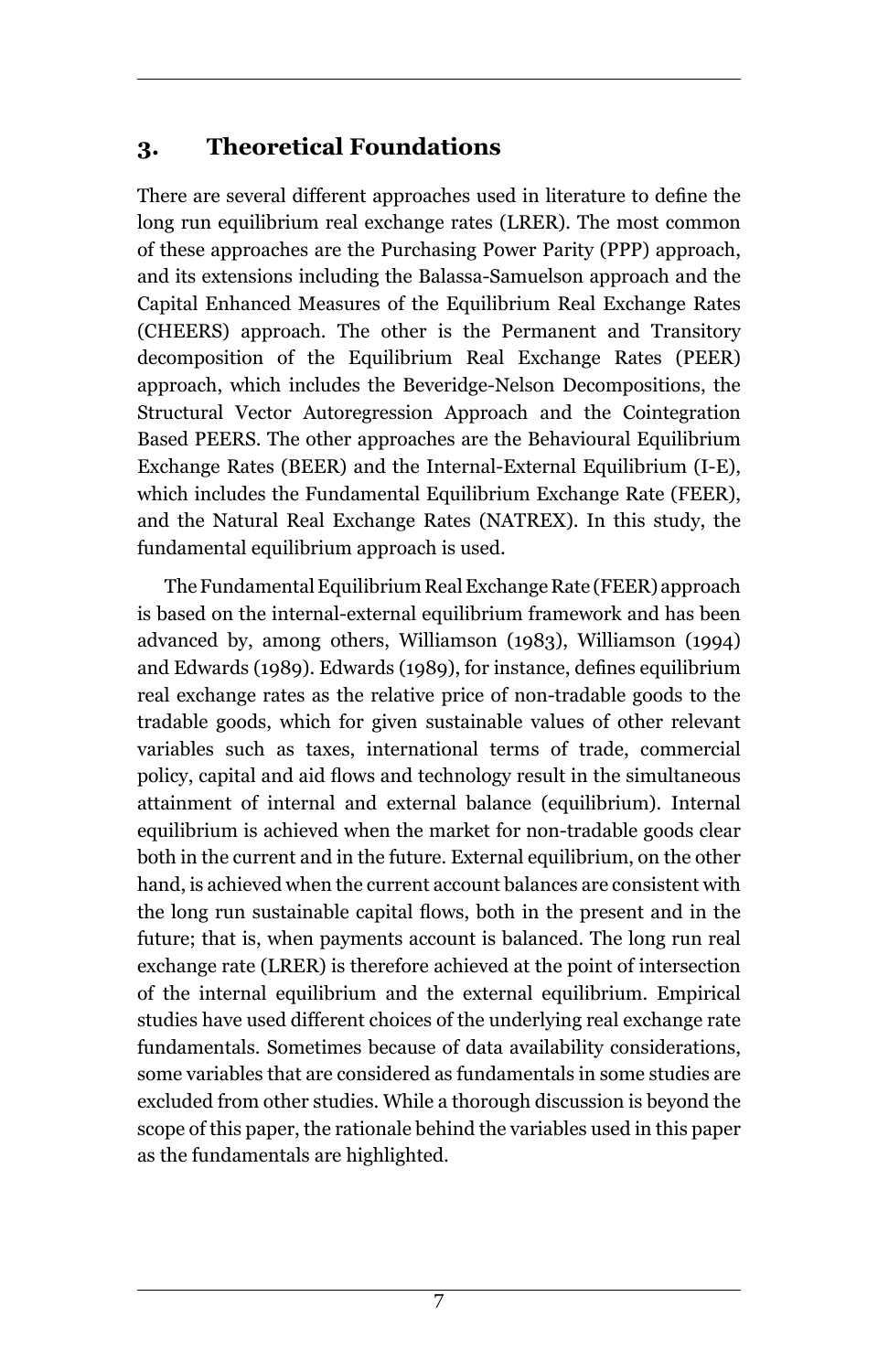### **3.1 Changes in Technical Progress**

According to the Balassa-Samuelson effect (Balassa, 1964 and Samuelson, 1964), if productivity in the tradables sector grows faster than in the non-tradables sector, the resulting higher wages in the tradables sector will increase the pressure on wages in the non-tradables sector, resulting in a higher relative price of non-tradables (i.e., a real appreciation of the exchange rate). Empirical estimations based on extensions to the original Balassa-Samuelson model (for instance Balassa, 1973 and Hseih, 1982) have confirmed that cross-country productivity differentials have significant effects on real exchange rates.

### **3.2 Government Deficit**

An increase in government deficit means either that government expenditures have gone up relative to the increase in taxes, or that taxes have reduced while expenditures have not reduced proportionately. Increased government expenditures with reduced taxes implies that the government must seek extra financing from domestic borrowing using government securities such as treasury bills. Domestic borrowing puts pressure on the domestic interest rate, and because the foreign interest rate remains unchanged, interest rate differential narrows, attracting more capital inflows in the country. This leads to an upward shift in the internal equilibrium locus, with the external balance remaining unchanged. This depreciates the exchange rate.

#### **3.3 Interest Rate Differentials**

Any increases in the domestic rates of interest (a reduction in the foreign rates of interest) will reduce interest rate differentials, assuming that foreign interest rates (domestic rates of interest) remain unchanged. This will attract foreign investments and capital inflows into the country. Increased capital inflows are likely to depreciate the exchange rates as the supply of foreign currency outstrips the demand. Exchange rates are expected to appreciate when domestic interest rates reduce or foreign interest rates rise. Montiel (1999) shows that a change in the world interest rates leads to a change in the real exchange rates in the opposite direction. Therefore, an increase in the world interest rates is expected to lead to a reduction in the index of the real exchange rates, which signifies an appreciation of the real exchange rates. A decrease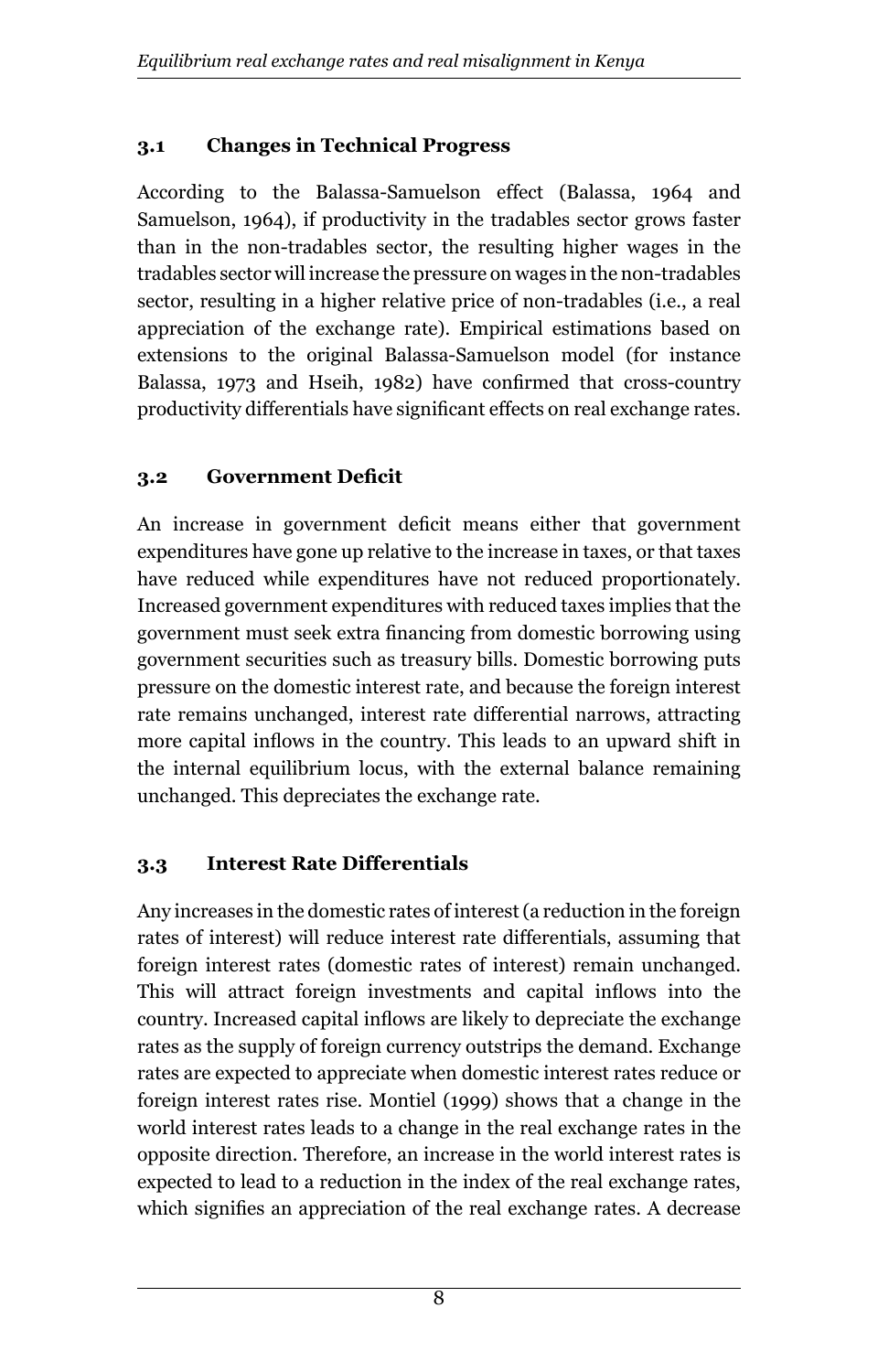in the world interest rates will, on the other hand, depreciate the real exchange rates.

# **3.4 Terms of Trade**

The impact of terms of trade worsening on the real exchange rate is theoretically undefined because two contrary effects play in opposite ways. In the first instance, a deterioration of terms of trade induces a negative income effect, leading to a decline in the domestic purchasing power. This results in a reduction in the private demand for non-traded goods and a real depreciation of the exchange rate. On the other hand, a substitution effect makes the consumption of imported goods relatively more expensive. As a result, there is a shift of demand in favour of the non-traded goods and an appreciation of the real exchange rates. The total effect of terms of trade deterioration on real exchange rate depends on the strength of the income and substitution effects. According to Edwards (1989), when the income effect dominates the substitution effects, then the RER is expected to appreciate as terms of trade improve. On the other hand, when the substitution effect dominates the income effect, then the real exchange rates are expected to depreciate.

# **3.5 Government Expenditures**

The impact of increased government (public) demand on real exchange rate is traditionally linked to the hypothesis that government spending generally falls disproportionately higher on non-traded goods. Higher government expenditures on the non-tradables than tradables raises the relative price of the non-tradable goods, thereby appreciating the exchange rates.

# **3.6 Capital Flows**

Montiel (1999) argues that an increase in receipts of transfer incomes from abroad (capital inflows), shifts the external balance to the right and this permits the expansion of consumption, leading to appreciation of the real exchange rates. Capital outflows, on the other hand, are expected to depreciate the real exchange rate through the same channel. According to Corden (1994), a foreign capital surge affects the economy by raising domestic absorption, which leads to an increase in consumption demand for both traded and non-traded goods. On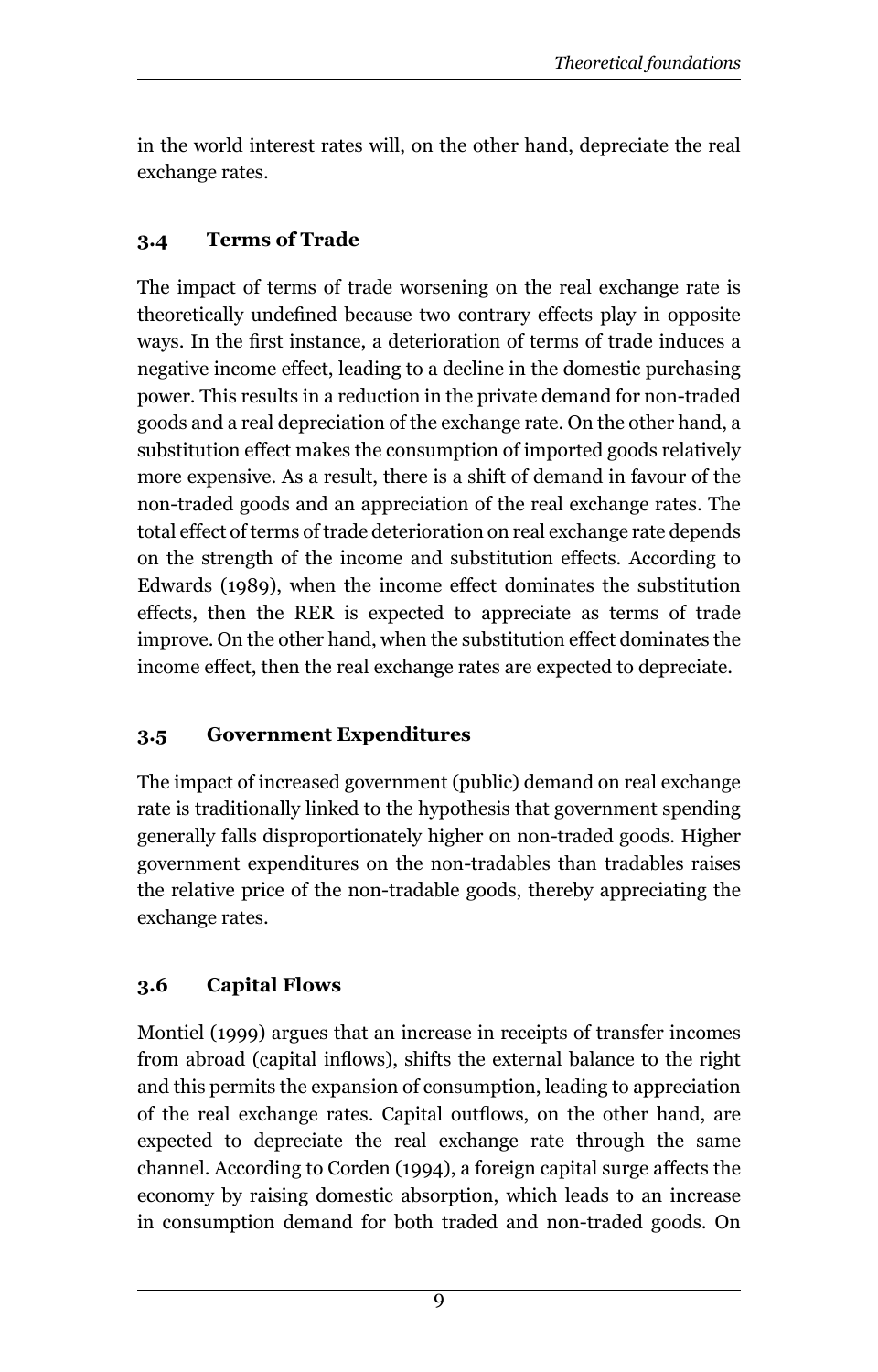non-traded goods market, this excess demand has to be matched to a proportional increase of the non-traded supply in order to ensure market equilibrium. This in turn leads to a rise of the price of nontraded goods. The traded consumption increase, on the other hand, will cause the trade balance to deteriorate without any effects on the price of the traded good, since it is entirely determined by the law of one price. The change in the price of the non-traded good following the foreign capital inflows entails an appreciation of the real exchange rate.

### **3.7 Private Consumption**

Changes in private consumption expenditures are expected to have implications on the relative prices of the non-tradable goods and the tradable goods. A change in private consumption that increases the relative prices of the non-tradable goods appreciates the exchange rates. On the other hand, a change in private consumption which increases the relative price of the tradable goods depreciates the exchange rates.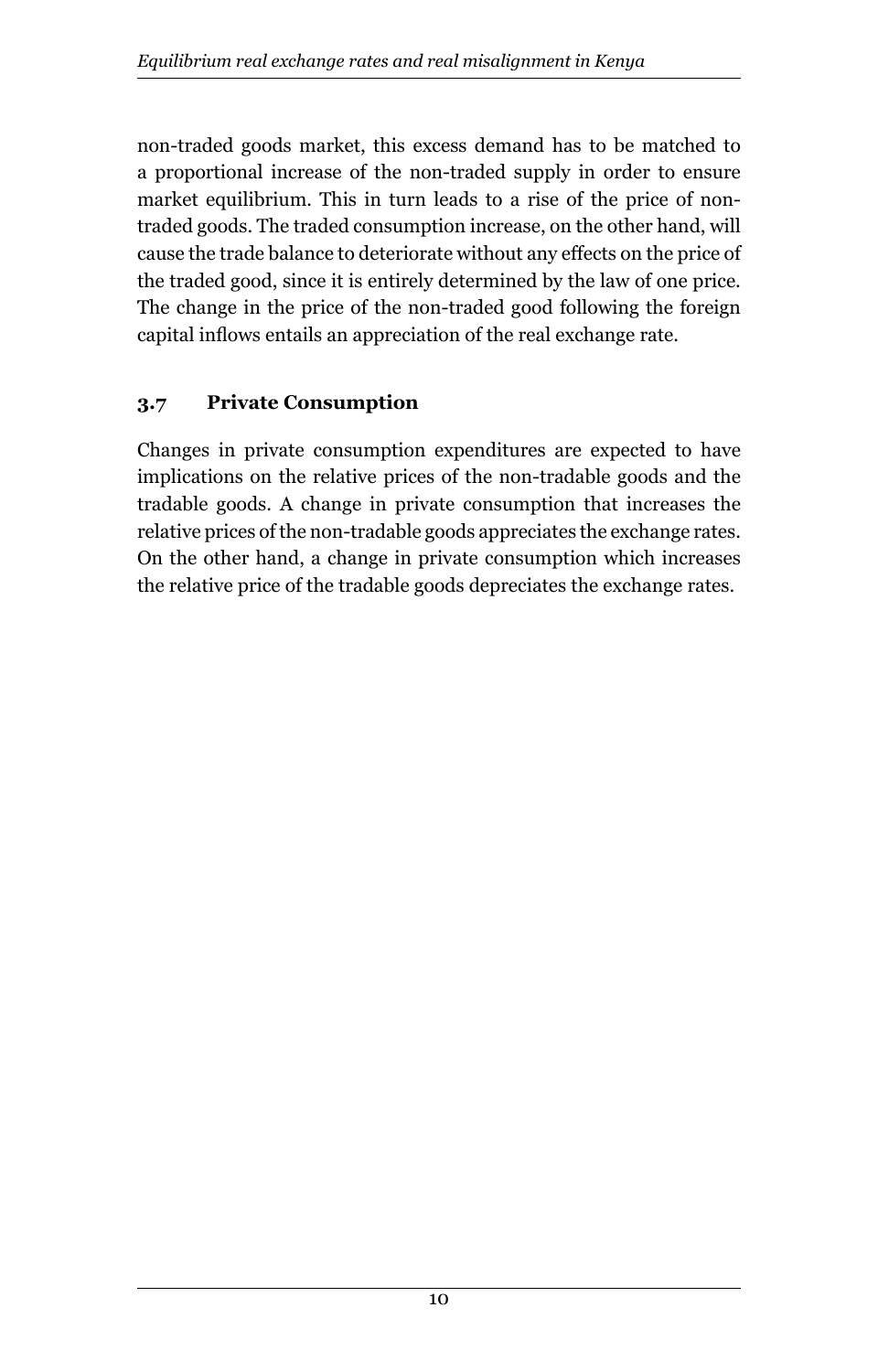# **4. Empirical Model**

From literature review, we identify several fundamental determinants of the equilibrium real exchange rate including:

$$
\overline{e}_{t} = f\left(CE_{t}^{p}, Def_{t}^{p}, Inf_{t}^{p}, ir_{t}^{p}, g \exp_{t}^{p}, tot_{t}^{p}, tech_{t}^{p}\right)
$$
\n(4.1)

where:  $\overline{e}_t$  is the unobserved real exchange rate,  $CE_t^p$  is the permanent value of the unobserved consumption expenditure,  $Def_t^p$  is the unobserved government budget deficits,  $g \exp_i^p$  is the permanent value of the unobserved government expenditure,  $ir_i^p$  is the unobserved interest rate differentials and  $Inf<sup>p</sup>$  is the unobserved net capital outflows. *tech*<sup> $p$ </sup> is the unobserved value of the permanent technical progress while  $\mathbf{tot}_t^P$  is the unobserved terms of trade.

Letting  $F_t^{\rho}$  denote the vector of the permanent value of the unobserved  ${\rm fundamentals, i.e.}$   $F_t^p = \left[ CE_t^p, Def_t^p, Inf_t^p, ir_t^p, g \exp_t^p, tot_t^p, tech_t^p \right]$  , our task then is to construct a time series for the unobserved equilibrium real exchange rate  $\overline{e_t}$  using data on the observed real exchange rate  $RER_t$  and the observed values of the fundamentals  $F_t$ . As a first step, we assume that the long-run relationship is linear in log transformations of the variables. We can therefore transform the relationship as:

$$
ln \overline{e}_i = \beta' ln F_i^p \tag{4.2}
$$

The relationship given in equation (4.2) represents the unobserved equilibrium relationship rate and the fundamentals. According to Baffes *et al*. (1999), to obtain an empirical model that is consistent with equation (4.2) but which relates to the observable variables, we translate into stochastic terms two features of equation (4.2). First, we assume that equation (4.2) comes from a steady-state relationship between the actual real exchange rate and the fundamentals. This means that any deviations from the relationship (4.2) must be mean reverting. That is:

$$
ln RER_t = \beta' ln F_t + \varepsilon_t \qquad \qquad \varepsilon_t \sim N(0, \sigma^2)
$$
\n(4.3)

where  $\varepsilon$ <sub>*t*</sub> is a stationary random variable with mean of zero and  $F_t$  is a vector of the observed fundamentals.

Secondly, we assume that the steady state is dynamically stable; that is, the economy chooses a convergence path for given values of the fundamentals (Baffes *et al.*, 1999). In this sense, any disturbances that cause the real exchange rates to deviate from its equilibrium path in the short run will eventually lead to convergence back to equation (4.2), in the absence of new shocks. This assumption implies that the long run relationship can be represented by an error correction model in a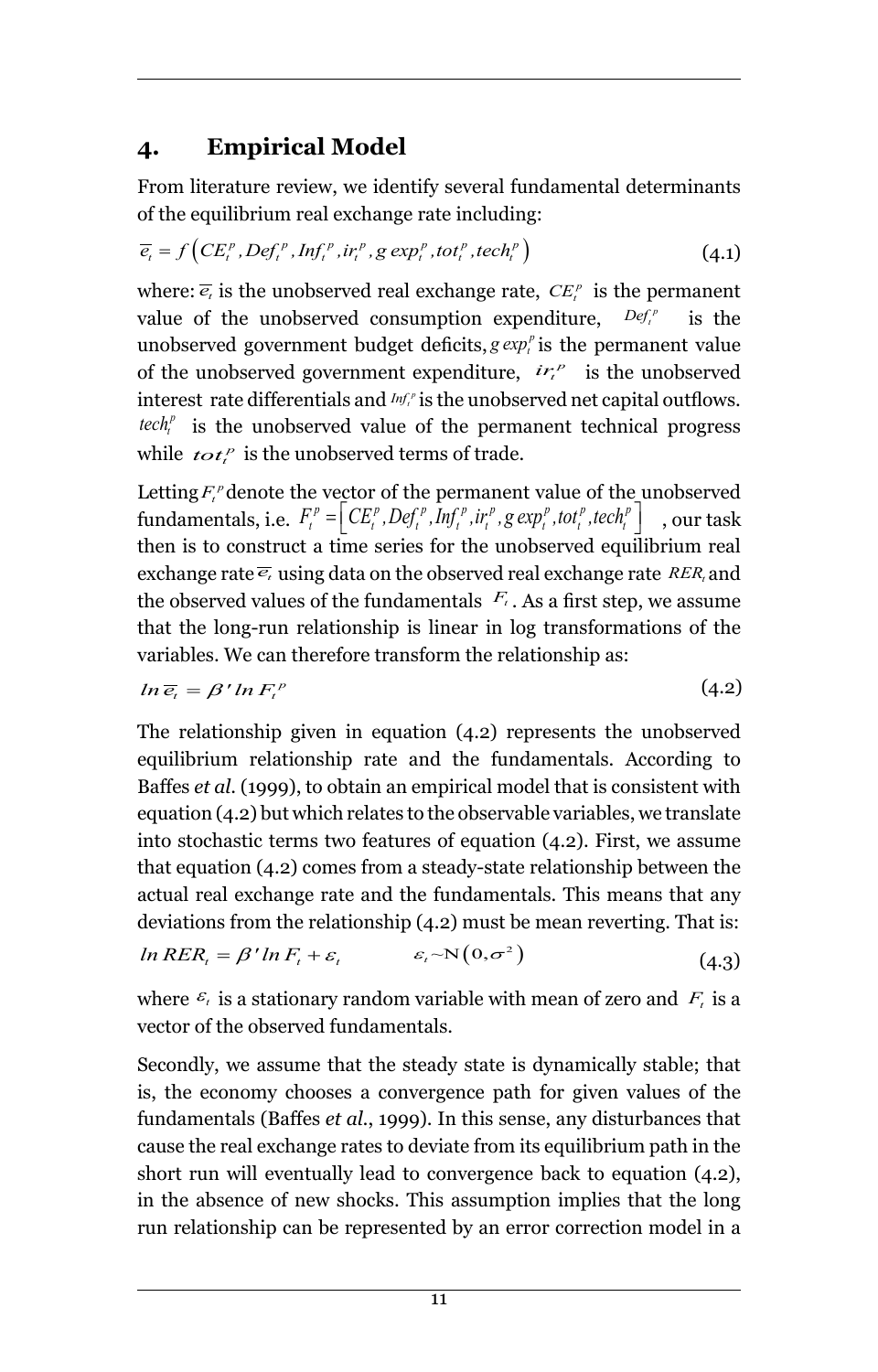single-equation framework as:

$$
\Delta \ln RER_{i} = \alpha \left( \ln RER_{i-1} - \beta' \ln F_{i-1} \right) + \sum_{i=1}^{p} \delta_{j} \ln RER_{i-j} + \sum_{i=0}^{p} \gamma'_{j} \Delta \ln F_{i-j} + \nu_{i}
$$
(4.4)

where  $\alpha$  represents the adjustment speed from the short run to the long run and $\beta$  are the long run parameters. Our concern is to estimate the long run parameters  $\beta$  and use them to fit  $\overline{e}_t$ . Using actual observed data, existence of a long run relationship capable of generating stable  $\beta$  requires that either all the parameters are stationary or are integrated of the same order and at the same time cointegrated (unless there is multicointegration). The above single equation error correction model (ECM) is only appropriate when there is one cointegrating relationship among the variables. When there are more than one cointegrating relationships, then a single equation formulation is inappropriate. In addition, the single equation framework is only appropriate when all the variables are weakly exogenous. In case any of the variables is not weakly exogenous, then a system of equations is more appropriate. If this is the case, the model can be represented by a vector error correction model (VECM) of the form:

$$
\Delta z_{t} = \Gamma z_{t-1} + \sum_{j=1}^{p} A_{j} \Delta z_{t-j} + o_{t} \text{ where } z_{t} = [ln RER_{t}, F_{t}]
$$
\n(4.5)

To obtain the long run parameters  $\beta$  from either the ECM or the VECM, we must first determine that there is a long-run relationship governing the variables in our model. As mentioned above, a longrun relationship among the variables exists only if all the variables are stationary or are integrated, of the same order and are cointegrated. The first step therefore is to determine the order of integration of the variables included in the model in order to determine whether the variables are all stationary or are integrated of orders higher than zero. If they are non-stationary, then we proceed to determine whether they are cointegrated. To proceed, the variables in equation (4.3) need to be constructed from the available data to be used in the estimation process.

#### **4.1 Construction of Variables**

The variables to be used in the estimations are constructed as follows: Real Exchange Rates (RER) variable is calculated as the ratio of domestic consumer price index  $(p^d)$  to the foreign price index-US wholesale price index (P') multiplied by the actual NER:

 $RER = NER(P^f/P^d)$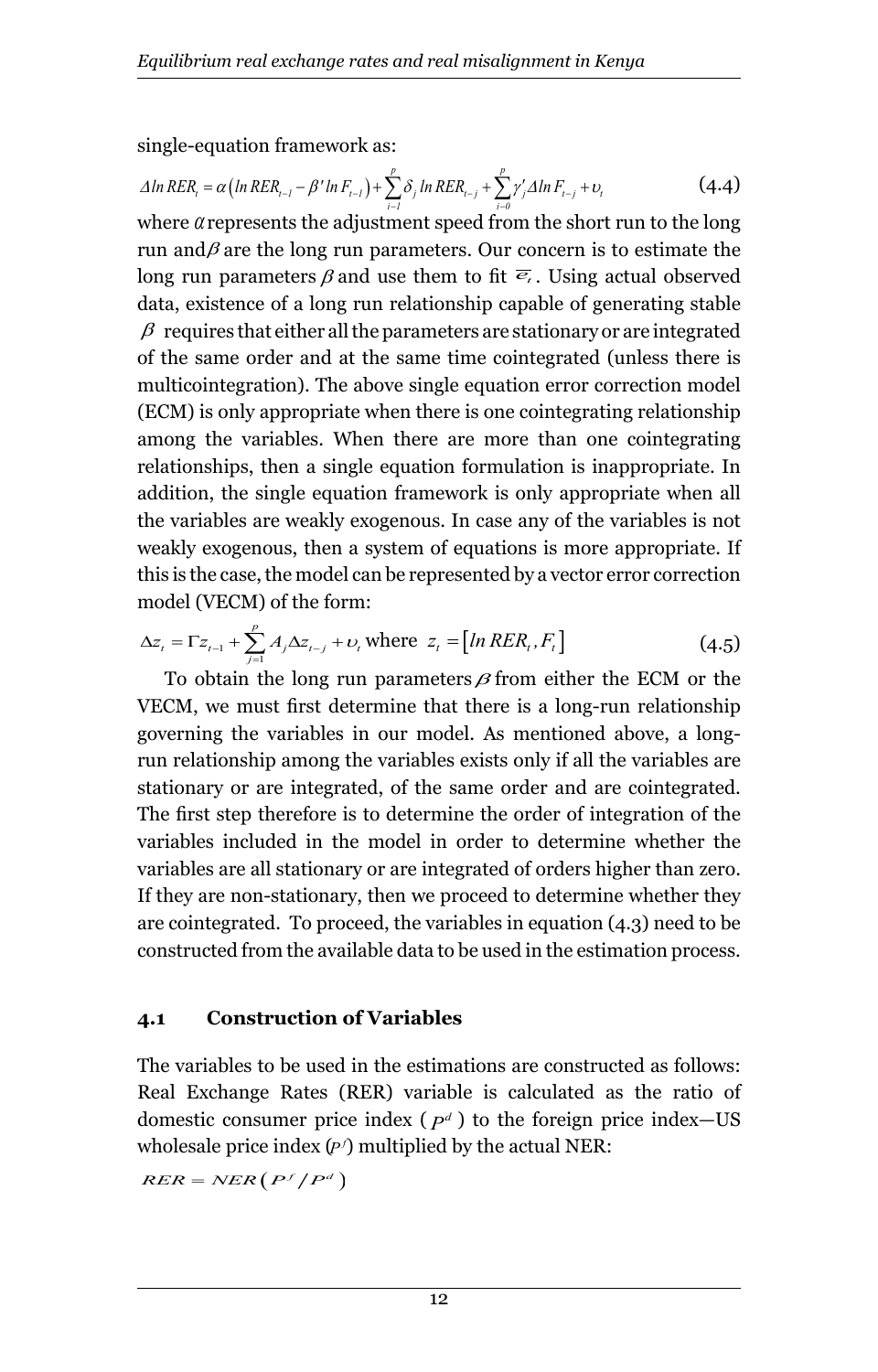Terms of Trade (tot) variable is calculated as the ratio of export price to the import price index (expressed in the national currency terms); government expenditure (gexp) variable is the total government expenditure as a ratio of GDP; and net capital flows (Inf) variable is the net capital outflows minus net capital inflows. Technical progress (tech) variable is calculated as GDP per worker, signifying labour productivity, while primary deficits (Def) variable is calculated as the total government revenue minus total government expenditure. Interest rate differential (ir) variable is calculated as the difference between the London interbank rates and the domestic rates of interest, and treasury bill rates (Tbill) variable is the 30-day treasury bill rates.

#### **4.2 Data Sources**

The data used in this study are all monthly data for the period between January 2000 – December 2006 and are obtained from the International Monetary Fund (IMF) website, International Labour Organization (ILO) website and country databases such as the CBK monthly bulletins. The data that are not available in monthly frequency were interpolated from annual to monthly frequency, using the data conversion options available in the Eviews econometric software.

#### **4.3 Determining the order of integration of the variables**

After specifying the empirical model as in equation (4.3), the task is to establish whether the variables are cointegrated. Existence of cointegration implies existence of long-run relationship among the variables. If the variables are not cointegrated, then long-run equilibrium real exchange rates cannot exist with these variables as the fundamentals. One of the requirements for existence of cointegration among variables is that the variables must be integrated and of the same order unless they are multicointegrated. The starting point therefore is to establish the order of integration of each of the variables. This is done using the unit root tests. All the variables in the model, except primary deficits are found to be integrated of order one. Primary deficits, which is found to be I(0), is therefore excluded from the estimations since it cannot be cointegrated with the other variables that are I(1).

The estimation proceeds in a general to specific framework with a general unrestricted model estimated first. In the general model, it is assumed that all the model variables are endogenous. However,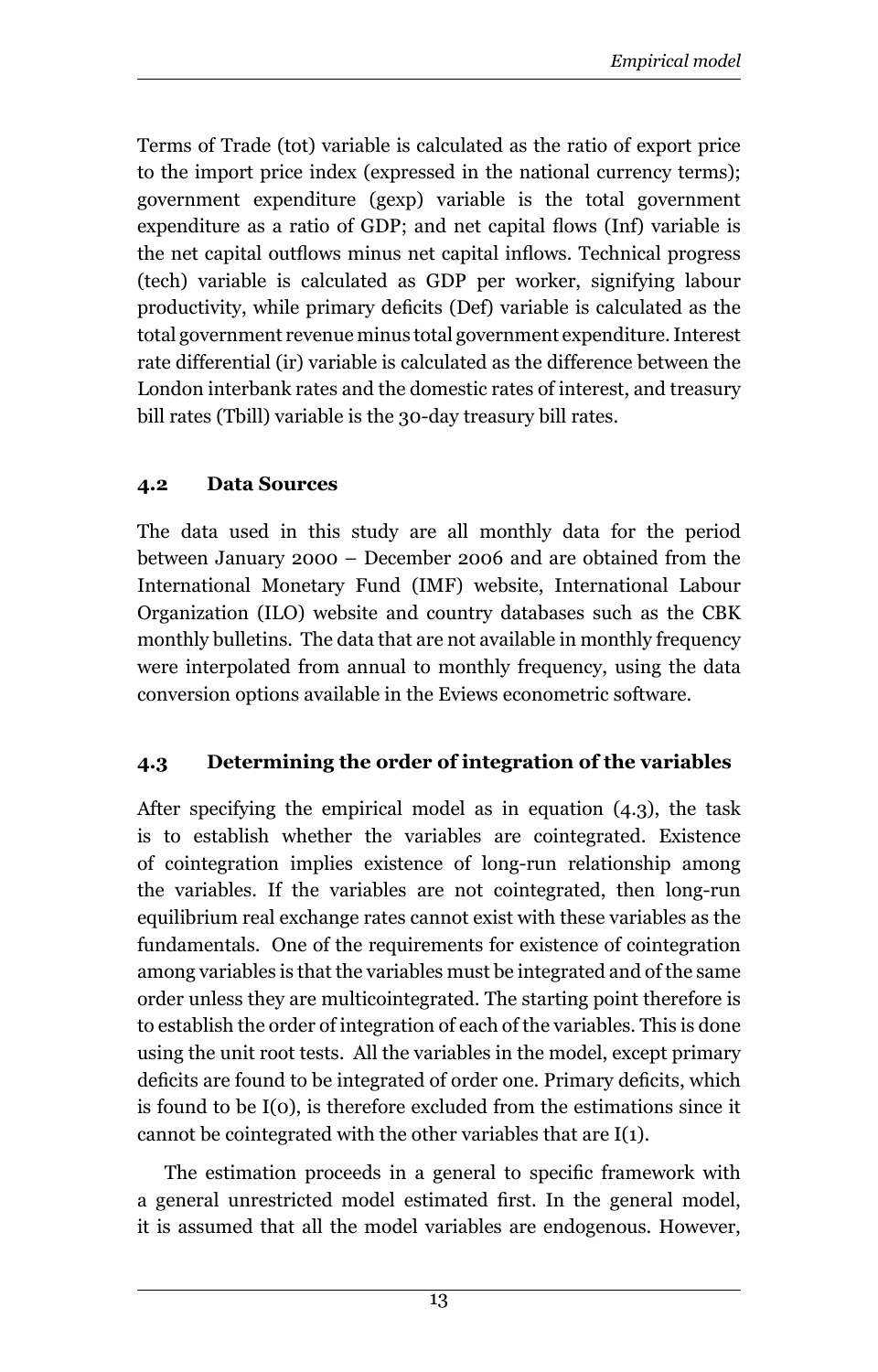

**Figure 4.1: Movements of model variables in Kenya**

this assumption is latter relaxed by imposing theoretical (structural) 2001 2002 2003 2004 2005 2006 2001 2002 2003 2004 2005 2006 restrictions on the general VECM model. The graph of all the variables, including primary deficits at levels, is given in Figure 4.1. The graphs confirm that except for primary deficits, the other variables seem to be non-stationary.

#### **4.4 Lag Selection**

To select the number of lags, we first estimate the general VECM model with eight lags and conduct lag selection test using the different information criterion. For instance, eight lags are chosen as a default with no particular reason behind the choice of eight and not seven, for instance. The results from the lag selection test are given in Table 4.1.

| VAR Lag Order Selection Criteria                                                              |          |             |             |              |              |              |  |  |  |  |
|-----------------------------------------------------------------------------------------------|----------|-------------|-------------|--------------|--------------|--------------|--|--|--|--|
| Endogenous variables: LOG(RER) LOG(INFLOWS) LOG(IR) LOG(TBILL) LOG(HHCONS) LOG(TOT) LOG(TECH) |          |             |             |              |              |              |  |  |  |  |
| <b>FPE</b><br>SC<br>LR<br>AIC<br>LogL<br>Lag                                                  |          |             |             |              |              |              |  |  |  |  |
| $\mathbf 0$                                                                                   | 446.3627 | NA          | 6.95e-15    | $-12.73515$  | -12.50850    | $-12.64523$  |  |  |  |  |
| 1                                                                                             | 1089.204 | 1136.618    | 2.34e-22    | $-29.94794$  | $-28.13475*$ | -29.22859    |  |  |  |  |
| $\overline{2}$                                                                                | 1164.830 | $118.3711*$ | $1.13e-22*$ | $-30.71971$  | $-27.31998$  | $-29.37092*$ |  |  |  |  |
| 3                                                                                             | 1195.804 | 42.19721    | 2.13e-22    | $-30.19723$  | $-25.21096$  | $-28.21901$  |  |  |  |  |
| 4                                                                                             | 1232.150 | 42.13946    | 3.86e-22    | $-29.83043$  | -23.25762    | $-27.22278$  |  |  |  |  |
| 5                                                                                             | 1295.063 | 60.17830    | 3.88e-22    | $-30.23372$  | -22.07438    | -26.99664    |  |  |  |  |
| 6                                                                                             | 1363.169 | 51.32598    | 4.49e-22    | $-30.78751*$ | $-21.04162$  | $-26.92099$  |  |  |  |  |

**Table 4.1: Lag selection criteria for Kenya**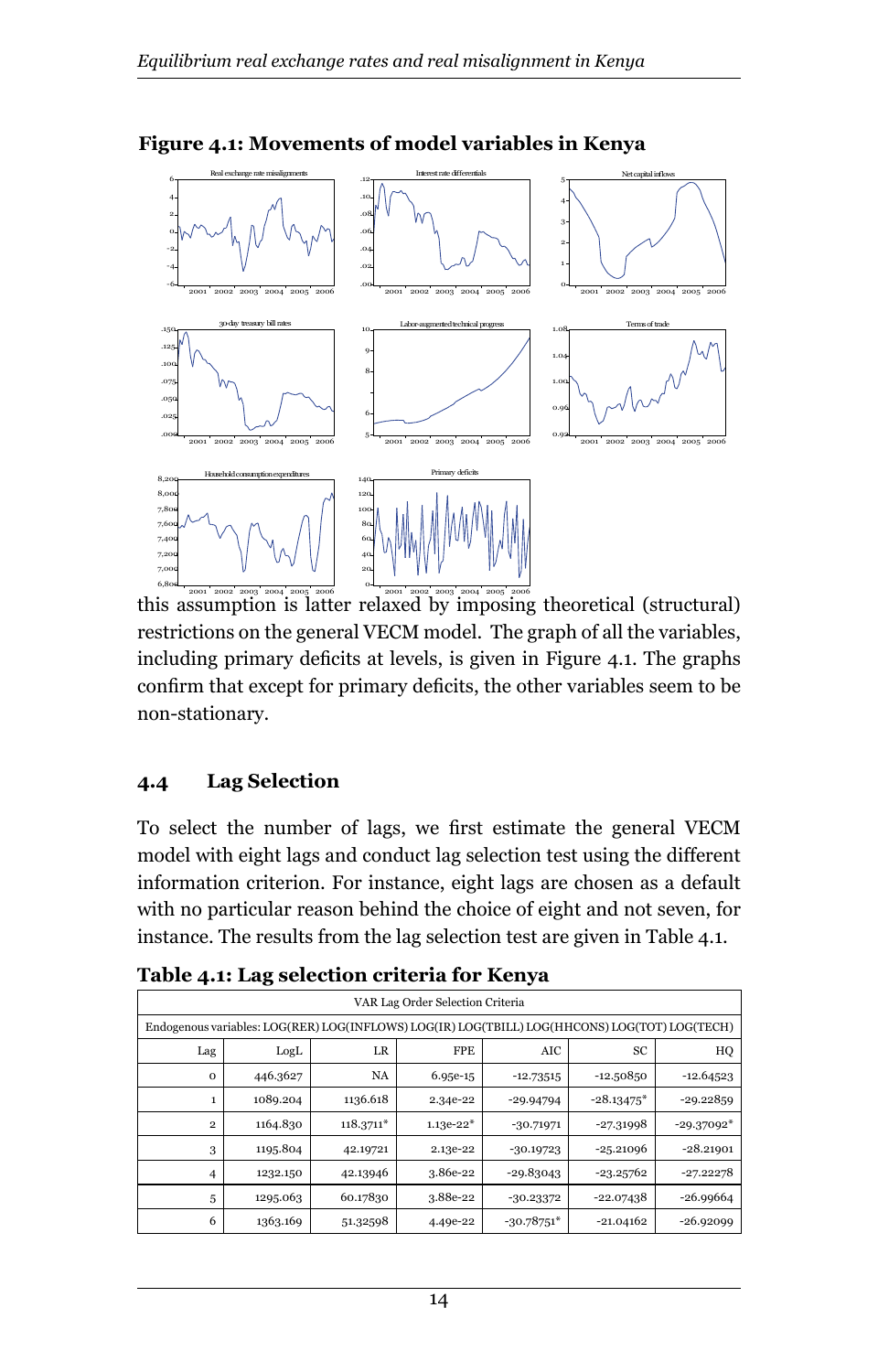where \* indicates lag order selected by the criterion, LR is the sequential modified LR test statistic (each test at 5% level), FPE is the final prediction error, AIC is the Akaike information criterion, SC is the Schwarz information criterion, and HQ is the Hannan-Quinn information criterion.

LR, FPE, and HQ all suggest that we use two lags. After choosing the appropriate number of lags, the next step is to re-estimate the general model with two lags and test for the number of cointegrating relations. We do this with all the I(1) variables in their levels. The results of the cointegration test are given in Table 4.2.

| Series: LOG(RER) LOG(INFLOWS) LOG(IR) LOG(TBILL) LOG(HHCONS) LOG(TOT) LOG(TECH) |            |           |                       |            |  |  |  |  |
|---------------------------------------------------------------------------------|------------|-----------|-----------------------|------------|--|--|--|--|
| Unrestricted Cointegration Rank Test (Trace)                                    |            |           |                       |            |  |  |  |  |
| Hypothesized<br>Trace<br>0.05                                                   |            |           |                       |            |  |  |  |  |
| No. of $CE(s)$                                                                  | Eigenvalue | Statistic | <b>Critical Value</b> | Prob. $**$ |  |  |  |  |
| None <sup>*</sup>                                                               | 0.507767   | 164.8077  | 125.6154              | 0.0000     |  |  |  |  |
| At most $1 *$                                                                   | 0.421637   | 113.7738  | 95.75366              | 0.0016     |  |  |  |  |
| At most $2 *$                                                                   | 0.365915   | 74.34997  | 69.81889              | 0.0208     |  |  |  |  |
| At most 3                                                                       | 0.265782   | 41.54877  | 47.85613              | 0.1718     |  |  |  |  |
| At most 4                                                                       | 0.128318   | 19.30443  | 29.79707              | 0.4712     |  |  |  |  |
| At most 5                                                                       | 0.095854   | 9.416630  | 15.49471              | 0.3282     |  |  |  |  |
| At most 6                                                                       | 0.029576   | 2.161579  | 3.841466              | 0.1415     |  |  |  |  |

**Table 4.2: Trace cointegration test for Kenya**

where \* denotes rejection of the hypothesis at the 0.05 level

The trace test indicates that there are three cointegrating equations at the 0.05 level. Table 2 reports the trace test results, while Table 4.3 reports the maximum eigenvalue test results. For each table, the first column is the number of cointegrating relations, the second column is the ordered eigenvalues, the third column is the test statistic, and the last two columns are the 5 per cent and 1 per cent critical values. The trace test shows that there are three cointegrating equations.

Max-eigenvalue test indicates that there is only one cointegrating equation at the 0.05 level. This contradicts the trace test, which indicates that there are three cointegrating relations. Enders (2004) argues that when there are such contradictions, one must look at the theoretical rationality of the existence of either of the number proposed by the trace test and the maximum eigenvalue test. In this case, the possibility of existence of more than one cointegrating vector given the theoretical relationships in the model, is examined. In other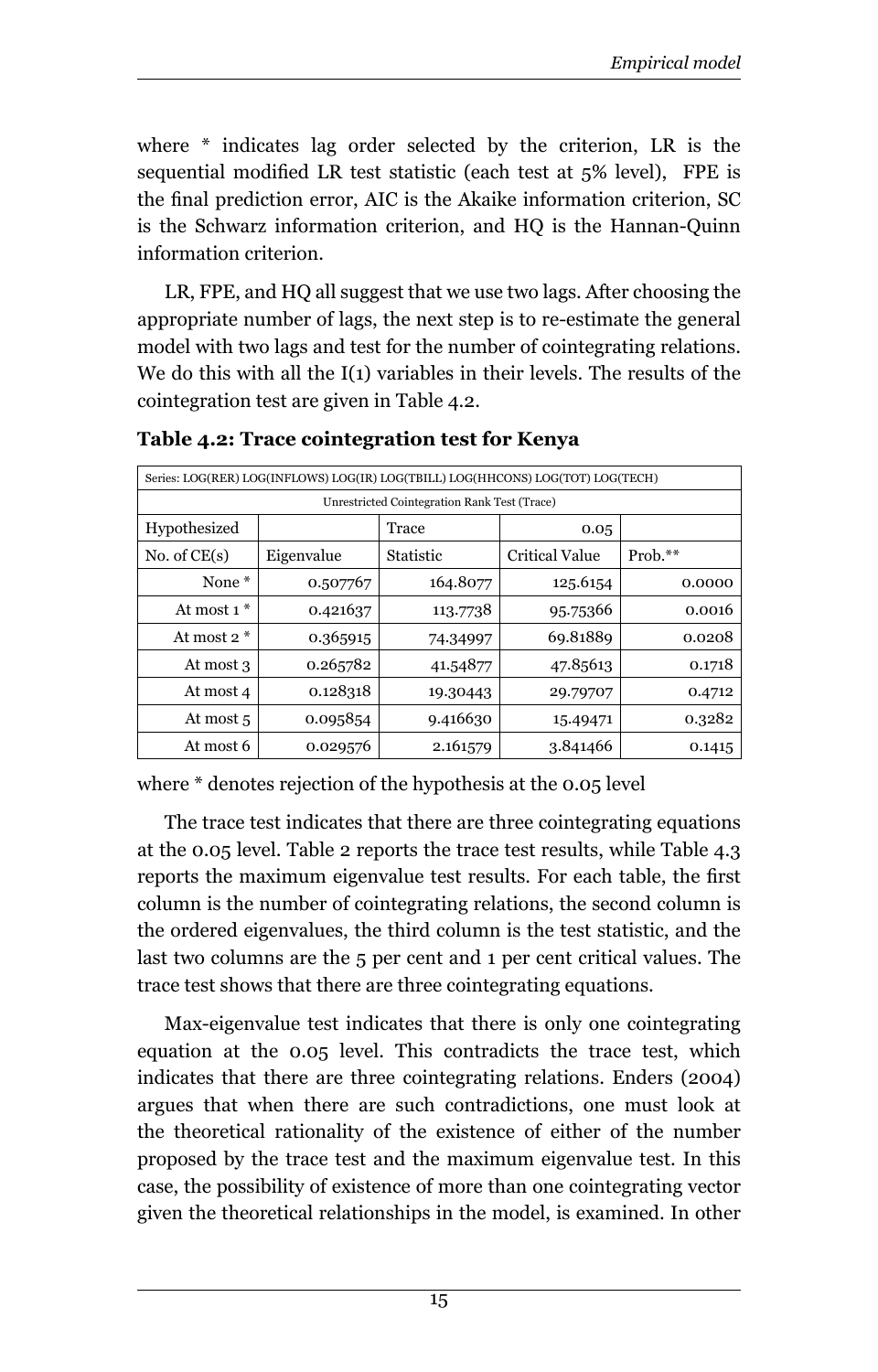| Unrestricted Cointegration Rank Test (Maximum Eigenvalue) |            |                   |                |            |  |  |  |  |
|-----------------------------------------------------------|------------|-------------------|----------------|------------|--|--|--|--|
| Hypothesized                                              |            | Max-Eigen<br>0.05 |                |            |  |  |  |  |
| No. of $CE(s)$                                            | Eigenvalue | <b>Statistic</b>  | Critical Value | Prob. $**$ |  |  |  |  |
| None <sup>*</sup>                                         | 0.507767   | 51.03387          | 46.23142       | 0.0142     |  |  |  |  |
| At most 1                                                 | 0.421637   | 39.42387          | 40.07757       | 0.0591     |  |  |  |  |
| At most 2                                                 | 0.365915   | 32.80120          | 33.87687       | 0.0668     |  |  |  |  |
| At most 3                                                 | 0.265782   | 22.24434          | 27.58434       | 0.2081     |  |  |  |  |
| At most 4                                                 | 0.128318   | 9.887797          | 21.13162       | 0.7551     |  |  |  |  |
| At most 5                                                 | 0.095854   | 7.255051          | 14.26460       | 0.4594     |  |  |  |  |
| At most 6                                                 | 0.029576   | 2.161579          | 3.841466       | 0.1415     |  |  |  |  |

**Table 4.3: Maximum eigenvalue cointegration test for Kenya**

where \* denotes rejection of the hypothesis at the 0.05 level

words, from the theoretical relationship of the model variables, is it logical to expect three cointegrating relationships instead of just one cointegrating relationship? The answer is yes. So we use three cointegrating relationships as proposed by the trace test, instead of one proposed by the maximum eigenvalue test. The results further show that the real exchange rate equation is in the cointegrating space, meaning that there is a long-run relationship among the variables in the real exchange rate equation for Kenya.

# **4.5 Restricting the General Model for Kenya**

We have so far assumed that all the variables in the model are endogenous. In this case, we expect that there are feedback effects from one variable to the next. This necessitates the use of the VAR representation of the model. It may be the case, however, that the variables are not endogenous. In this case, a VAR is not the right representation of the relationship of the model variables. This could be the case when there is no feedback from one variable to the other. If so, then a single equation formulation will be the appropriate representation of the relationship. After establishing that there are three cointegrating relations from the general VECM, a test to determine whether there are feedback effects to justify the use of a VAR, instead of a single equation model, is done using the exogeneity tests.

# **4.6 Exogeneity Tests**

If a variable does not respond to the deviations from the long-run path, it is said to be weakly exogenous. This means that if the speed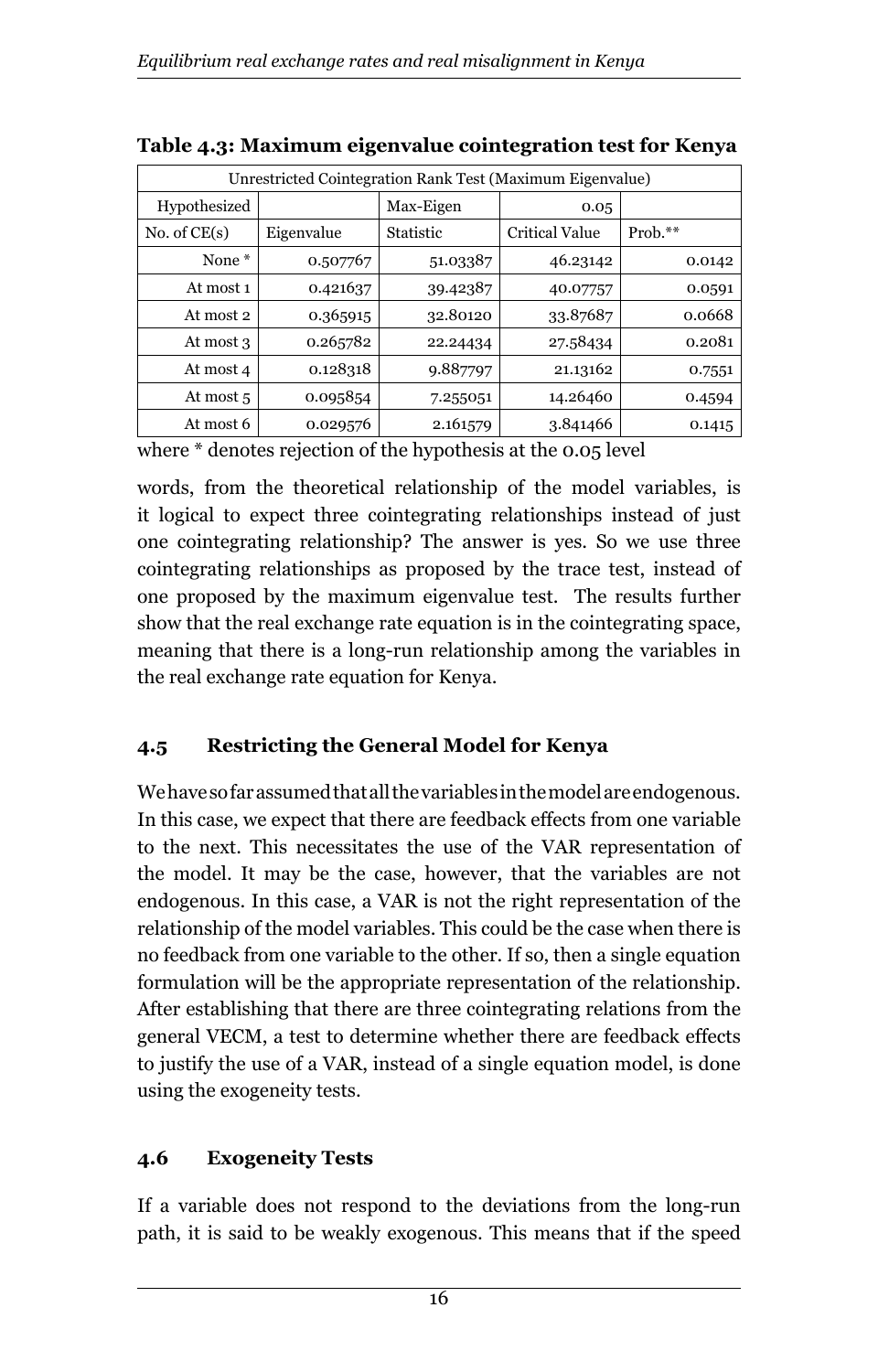| Tests of cointegration restrictions: |                                                                        |          |           |          |  |  |  |  |
|--------------------------------------|------------------------------------------------------------------------|----------|-----------|----------|--|--|--|--|
| Hypothesized<br>No. of $CE(s)$       | Restricted<br>Degrees of<br>LR<br>Freedom<br>Statistic<br>Log-likehood |          |           |          |  |  |  |  |
| 4                                    | 1141.381                                                               | 20.73590 |           | 0.000357 |  |  |  |  |
| 5                                    | 1159.234                                                               | NA       | <b>NA</b> | NA       |  |  |  |  |
| 6                                    | 1163.954                                                               | NA       | NA        | NA       |  |  |  |  |

#### **Table 4.4: Exogeneity tests**

NA indicates restriction not binding.

of adjustment is zero, then the variable *i* is weakly exogenous. The implication of weak exogeneity is that the weakly exogenous variable does not contribute to the feedback mechanism that necessitates the use of a system of equations instead of a single equation formulation of the model. In other words, if all the model variables are weakly exogenous, then there will be no feedback in the model and a single equation formulation of the model is appropriate (Enders, 2004). Table 4.4 presents the results of the tests for weak exogeneity of net capital inflows for Kenya.

Looking at the p-values from Table 4.4, the null hypothesis is rejected and the net capital inflows are exogenous at both 5 per cent and 10 per cent significance levels. Net capital inflows are therefore endogenous in the exchange rate model for Kenya, meaning that there are feedback effects from exchange rates to the net capital flows and vice versa.

Exogeneity tests results of the other model variables for Kenya show that the interest rate variable has a LR statistic of 21.5971, with four cointegrating relations and a probability value of 0.000241. This shows that the interest rate variable is also endogenous in the model. The exogeneity test for the treasury bill rates gives a LR statistic of 21.26 and a probability value of 0.00028. This leads to the rejection of the null hypothesis that the treasury bill rates are exogenous in the model. Household consumption is also endogenous, with LR statistic of 19.502 and a probability value of 0.000626. Terms of trade variable for Kenya return a LR statistic of 39.026 and a probability of 0.000, implying that the variable is also endogenous in the model. The exogeneity test on technical progress also indicates that the variable is endogenous in the model, with LR statistic of 20.1625 and a probability value of 0.000464.

The exogenity tests confirm that there are long-run feedback effects among all the model variables in Kenya, and therefore all the variables are endogenous in the real exchange rate model. The feedback effects can best be captured by a VAR representation of the model. This means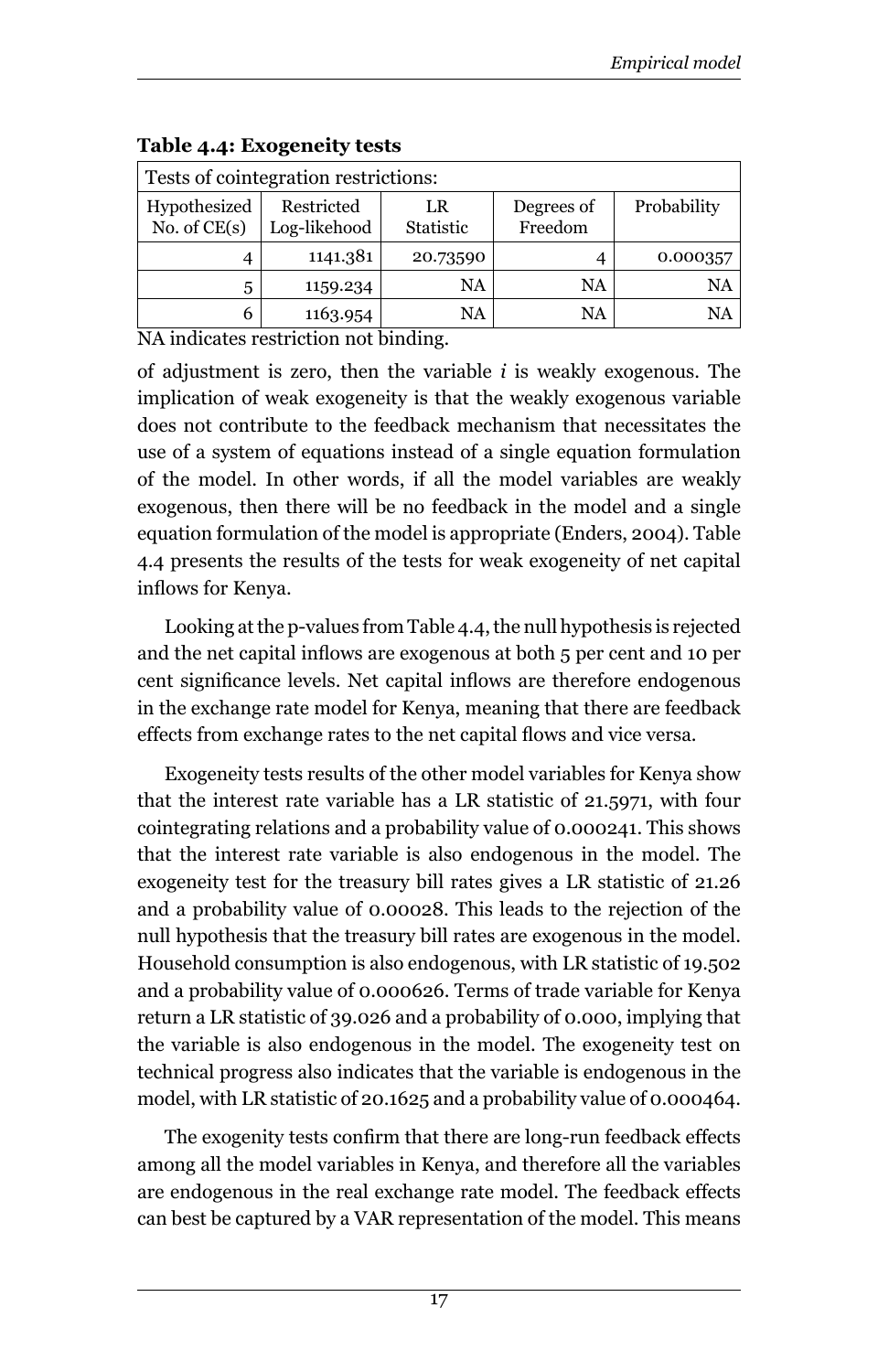that a single equation specification would lead to misspecification of the model.

### **4.7 The Long Run Theoretical Restrictions**

As we know, there is no theoretical meaning in the general VECM representation of the model. The only consideration in the general VECM is that there are feedback effects among the model variables ,and therefore a single equation estimation of the model leads to misspecification. To get intuitive results out of it, we can restrict the model to reflect the theoretical structure of the economy. For instance, it is theoretically logical to assume that the real exchange rates have long run effects on the net capital inflows, and there are possibly feedback effects such that the net capital inflows in turn have long-run effects on the real exchange rates. However, it would be theoretically illogical to assume that treasury bill rates, for instance, will determine technical progress. There could be some short-run effects and feedback effects, but these could be too remote to conceive theoretically in the long-run. In this case, it would be important to restrict the coefficient of the variables that have no long-run theoretical relationship to zero. To do this, we impose restrictions on the parameters of the cointegrating vectors. To be able to identify the restrictions, we need to go back to economic theory.

# **4.8 Theoretical Relationships among the Model Variables**

From economic theory, we can deduce the following structural relationships among the variables:

Real exchange rates are determined by net capital inflows, interest rate differentials, treasury bill rates, terms of trade and technical progress. Interest differentials are influenced by exchange rates, net capital inflows and treasury bill rates, while net capital inflows are determined by the exchange rates, treasury bill rates, interest rate differentials (higher real interest rate in the home country promotes capital inflows and reduces capital outflows, thus net capital inflows increase). Treasury bill rates are determined by net capital inflows, interest rate differentials and the exchange rates through capital inflows. Terms of trade depend only on the real exchange rates, while household consumption is determined by the exchange rates, net capital inflows, interest rate differentials and terms of trade. Lastly, technological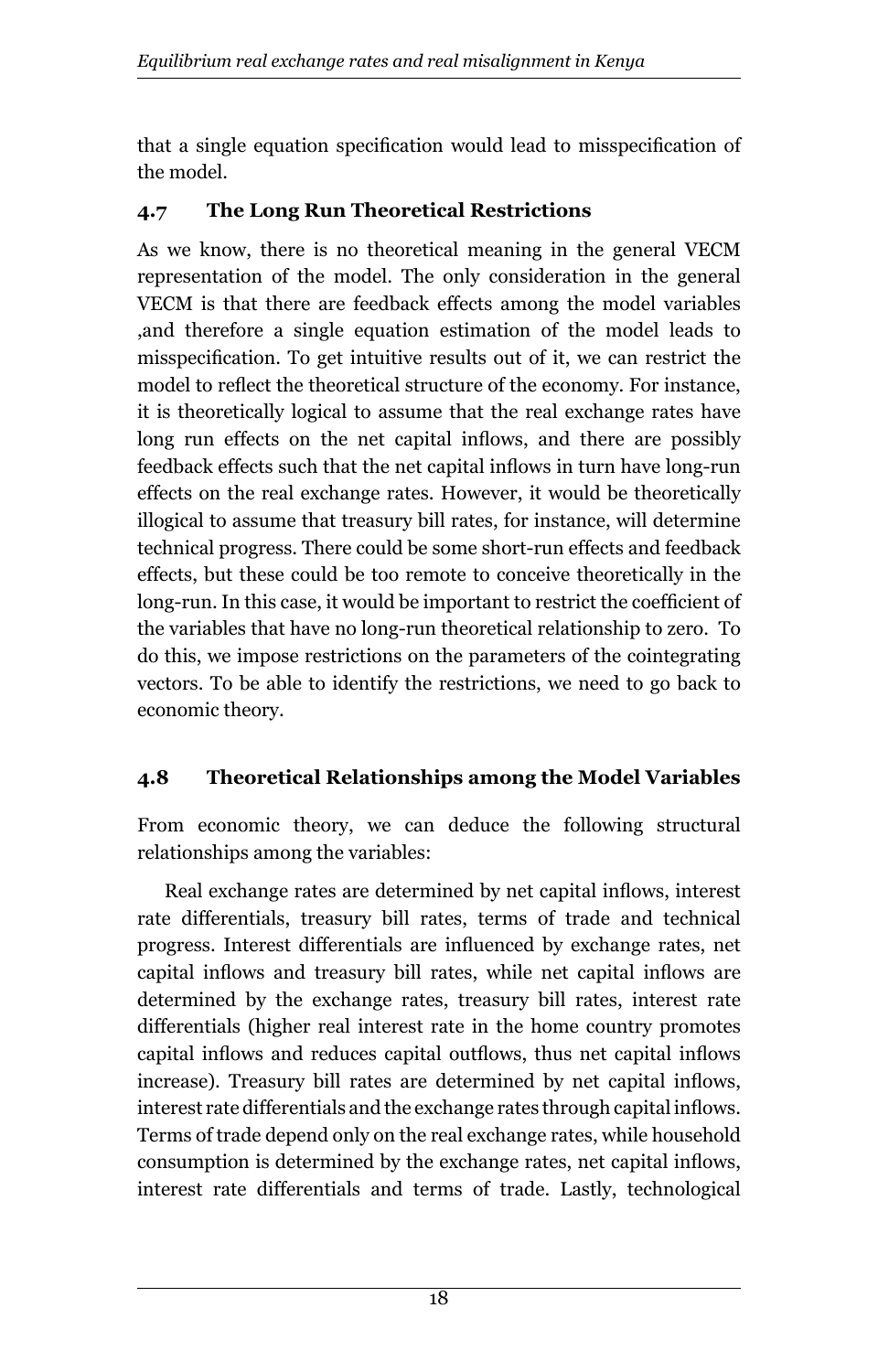progress is exogenous in the model. These theoretical relations can be summarized as:

$$
rer_{t} = \lambda_{12} Inflows_{t} + \lambda_{13} ir_{t} + \lambda_{14} T bills_{t} + \lambda_{15} hhcons_{t} + \lambda_{16} tot_{t} + \lambda_{17} tech_{t} + \mu_{1t}
$$
  
\n
$$
Inflows_{t} = \lambda_{21}rer_{t} + \lambda_{23} ir_{t} + \lambda_{24} T bills_{t} + \lambda_{25} hhcons_{t} + \mu_{2t}
$$
  
\n
$$
ir_{t} = \lambda_{31}rer_{t} + \lambda_{32} Inflows_{t} + \lambda_{34} T bills_{t} + \mu_{3t}
$$
  
\n
$$
T bills_{t} = \lambda_{42} Inflows_{t} + \lambda_{43} ir_{t} + \mu_{4t}
$$
  
\n
$$
hhcons_{t} = \lambda_{51}rer_{t} + \lambda_{52} Inflows_{t} + \lambda_{53} ir_{t} + \lambda_{56} tot_{t} + \mu_{5t}
$$
  
\n
$$
tot_{t} = \lambda_{61}rer_{t} + \lambda_{67} tech_{t} + \mu_{6t}
$$
  
\n
$$
tech_{t}
$$

Imposing theoretical restrictions on the  $\beta$  matrix and considering that we have only three cointegrating relations, the  $\beta$  matrix will change to portray these restrictions. The  $\beta$  matrix will therefore be of the form:

$$
\begin{bmatrix}\n1 & -\lambda_{12} & -\lambda_{13} & -\lambda_{14} & -\lambda_{15} & -\lambda_{16} - \lambda_{17} \\
-\lambda_{21} & 1 & -\lambda_{23} & -\lambda_{24} & -\lambda_{25} & 0 & 0 \\
-\lambda_{31} & -\lambda_{32} & 1 & -\lambda_{34} & 0 & 0 & 0 \\
0 & -\lambda_{42} & -\lambda_{43} & 1 & 0 & 0 & 0 \\
-\lambda_{51} & -\lambda_{52} & -\lambda_{53} & 0 & 1 & -\lambda_{56} & 0 \\
-\lambda_{61} & 0 & 0 & 0 & 0 & 1 & -\lambda_{67} \\
0 & 0 & 0 & 0 & 0 & 1 & 0\n\end{bmatrix}\n\begin{bmatrix}\n\text{reflows}\n\end{bmatrix}\n\begin{bmatrix}\n\text{reflows}\n\end{bmatrix}
$$
\n
$$
\begin{bmatrix}\n-\lambda_{21} & -\lambda_{22} & -\lambda_{23} & 0 & 0 \\
-\lambda_{31} & -\lambda_{32} & -\lambda_{33} & 0 & 1 \\
-\lambda_{62} & 0 & 0 & 0 & 0 \\
0 & 0 & 0 & 0 & 0 & 1\n\end{bmatrix}\n\begin{bmatrix}\n\text{trilbs}\n\end{bmatrix}\n\begin{bmatrix}\n\text{trilbs}\n\end{bmatrix}
$$
\n
$$
\begin{bmatrix}\n4.6 \\
0\n\end{bmatrix}
$$

where the zeros in the matrix represent the imposed restrictions.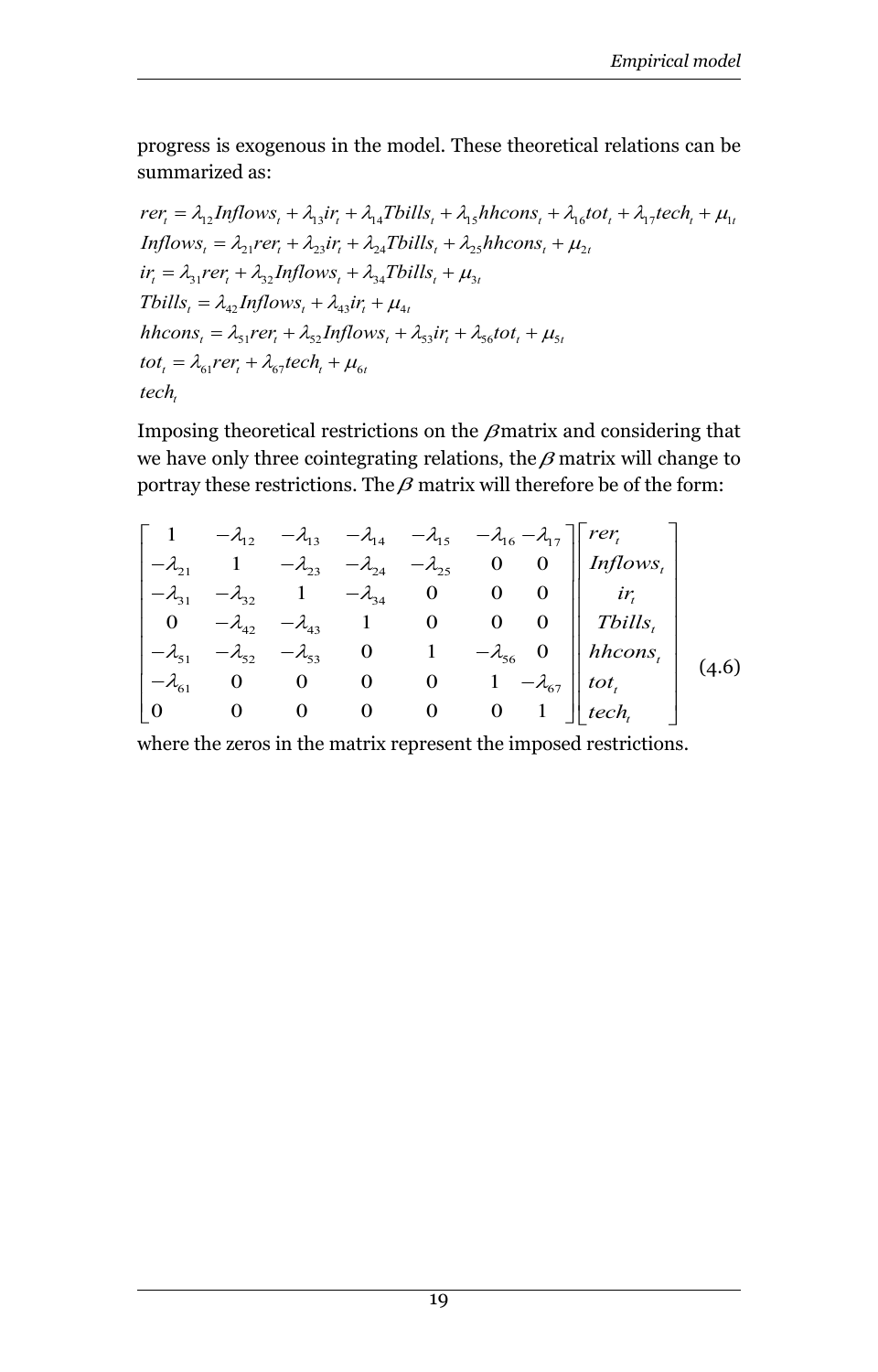# **5. Model Results**

This section gives the results from the restricted model and the long run parameter, the impulse responses and the variance decompositions.

# **5. 1 Restricted Cointegration Results**

With these restrictions in place, the general VECM model can be reestimated and tested if restrictions imposed are binding. Table 5.1 shows that conditional on three cointegrating equations, all the restrictions that we imposed are binding.

| Tests of cointegration restrictions:  |             |          |              |           |  |  |  |  |
|---------------------------------------|-------------|----------|--------------|-----------|--|--|--|--|
| Hypothesised<br>No. of $CE(s)$        | Probability |          |              |           |  |  |  |  |
| 3                                     | 1224.486    | 4.013051 | $\mathbf{2}$ | 0.134455  |  |  |  |  |
| 4                                     | 1232.725    | NA       | NA           | <b>NA</b> |  |  |  |  |
| 5                                     | 1242.559    | NA       | NA           | <b>NA</b> |  |  |  |  |
| 6                                     | 1246.186    | NA       | NA           | <b>NA</b> |  |  |  |  |
| NA indicates restriction not binding. |             |          |              |           |  |  |  |  |

**Table 5.1: Tests of cointegration restrictions for Kenya**

After establishing that the restrictions are binding, we report the results of the restricted cointegrating coefficients in Table 5.2, while Table 5.3 gives the adjustment coefficients of the restricted model.

**Table 5.2: Restricted cointegrating coefficients for Kenya**

| Restricted cointegrating coefficients (not all coefficients are identified) |              |             |           |             |             |             |  |  |
|-----------------------------------------------------------------------------|--------------|-------------|-----------|-------------|-------------|-------------|--|--|
| LOG(RER)                                                                    | LOG(INFLOWS) | LOG(HHCONS) | LOG(TOT)  | LOG(TECH)   |             |             |  |  |
| 1.000000                                                                    | 0.028912     | $-0.420577$ | 0.250419  | $-0.187295$ | $-0.341192$ | 0.259274    |  |  |
| 30.10560                                                                    | 1.000000     |             | 11.27549  | 0.000000    | 0.000000    | $-1.277036$ |  |  |
| -1.606973                                                                   | $-0.051542$  | 1.000000    | -0.571163 | 0.000000    | 0.000000    | 0.000000    |  |  |

A calculation of the t-statistics, which is the ratio of the coefficient estimates to the standard errors (in parenthesis), reveals that the net capital inflows, household consumption and terms of trade are all insignificant at the 10 per cent level. The other remaining variables are found to be significant in the adjustment of the short-run disturbances to the long-run. The significant coefficients are given in bold.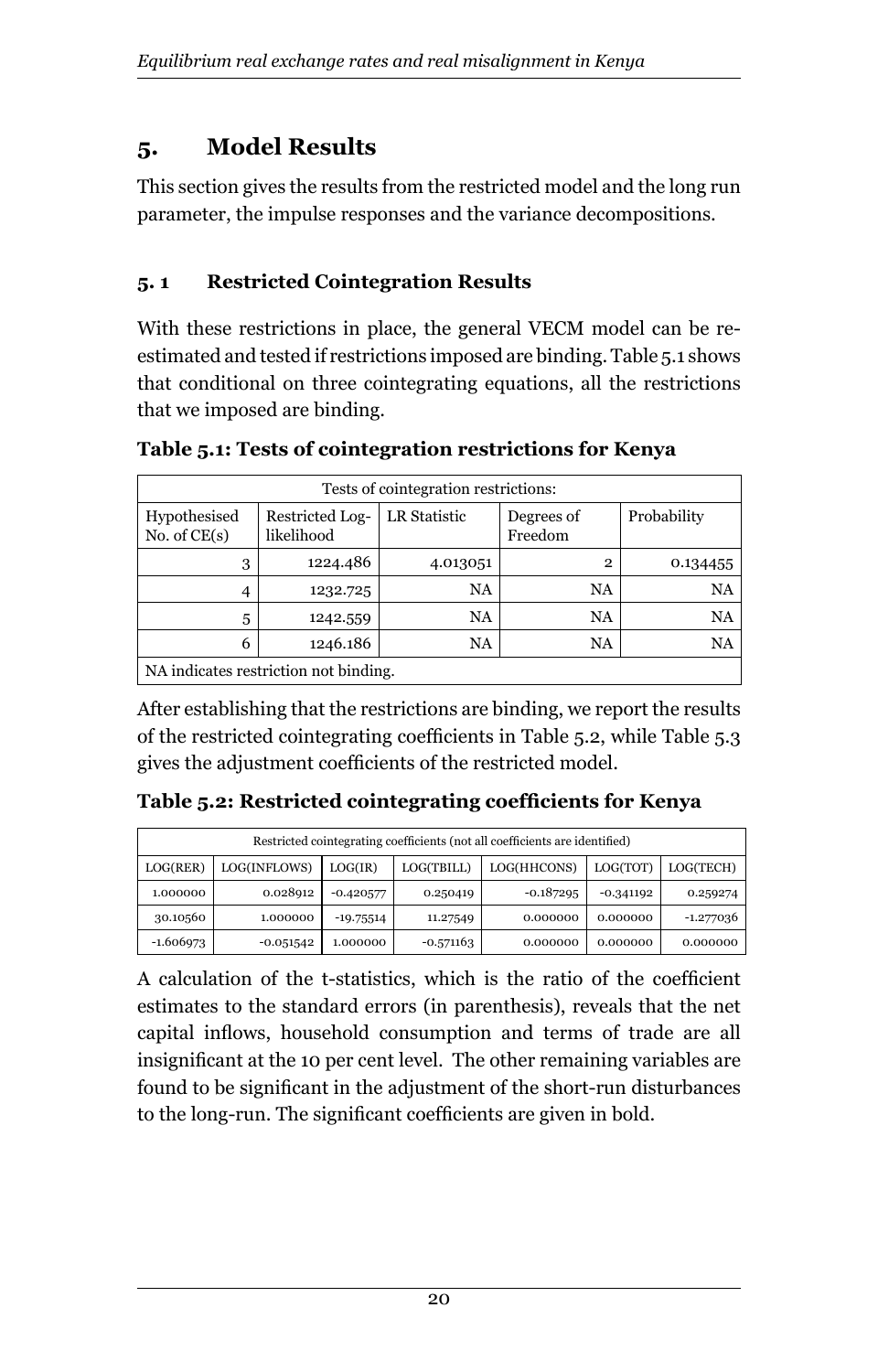| Adjustment coefficients (standard error in parentheses) |             |             |             |  |  |  |  |  |
|---------------------------------------------------------|-------------|-------------|-------------|--|--|--|--|--|
|                                                         | CointEq1    | CointEq2    | CointEq3    |  |  |  |  |  |
| D (LOG (RER))                                           | 1.329619    | 0.458178    | 9.535386    |  |  |  |  |  |
|                                                         | (0.43212)   | (0.09320)   | (1.96634)   |  |  |  |  |  |
| D(LOG(INFLOWS))                                         | $-3.271354$ | $-0.150260$ | -4.231952   |  |  |  |  |  |
|                                                         | (3.98539)   | (0.85957)   | (18.1352)   |  |  |  |  |  |
| D(LOG(IR))                                              | -4.925566   | -1.616890   | $-34.40414$ |  |  |  |  |  |
|                                                         | (3.44820)   | (0.74371)   | (15.6908)   |  |  |  |  |  |
| D(LOG(TBILL))                                           | -10.41337   | -2.929874   | $-62.38889$ |  |  |  |  |  |
|                                                         | (4.66322)   | (1.00576)   | (21.2196)   |  |  |  |  |  |
| D(LOG(HHCONS))                                          | 0.152823    | 0.180278    | 3.601671    |  |  |  |  |  |
|                                                         | (0.33624)   | (0.07252)   | (1.53004)   |  |  |  |  |  |
| D(LOG(TOT))                                             | 0.072104    | 0.024254    | 0.522349    |  |  |  |  |  |
|                                                         | (0.20619)   | (0.04447)   | (0.93827)   |  |  |  |  |  |
| D (LOG (TECH))                                          | $-0.577653$ | -0.064073   | -1.508189   |  |  |  |  |  |
|                                                         | (0.11249)   | (0.02426)   | (0.51189)   |  |  |  |  |  |

#### **Table 5.3: Adjustment coefficients for Kenya**

From the restricted cointegration results and the adjustment coefficients given in Tables 5.2 and 5.3, respectively, the matrix of the error correction terms  $\pi x_{t-1} = \alpha \beta' x_{t-1}$  can be given as:

|          |         |          |         |         |                       |         |          |      | $\begin{aligned} \ln\,rev_{t-1} \\ &\quad\, \mathit{Inflows}_{t-1} \end{aligned}$     |       |
|----------|---------|----------|---------|---------|-----------------------|---------|----------|------|---------------------------------------------------------------------------------------|-------|
| 1.32     | 0.45    | 9.53     |         |         |                       |         |          |      |                                                                                       |       |
| $-3.27$  | $-0.15$ | $-4.23$  |         |         |                       |         |          |      |                                                                                       |       |
| $-4.92$  | $-1.61$ | $-34.40$ | 1.00    |         | $0.02$ $-0.42$ $0.25$ | $-0.18$ | $-0.34$  |      | 0.25 $\left\  \begin{array}{c} \ln ir_{t-1} \\ \ln Tbills_{t-1} \end{array} \right\ $ |       |
| $-10.41$ | $-2.92$ | $-62.38$ | 30.10   |         | $1.00 -19.75 -11.27$  | 0.00    | $0.00\,$ |      |                                                                                       |       |
| 0.15     | 0.18    | 3.60     | $-1.60$ | $-0.05$ | $1.00 -0.57$          | 0.00    | 0.00     | 0.00 | $\parallel$ ln <i>hhcons</i> <sub><math>t-1</math></sub>                              | (5.1) |
| 0.07     | 0.02    | 0.52     |         |         |                       |         |          |      |                                                                                       |       |
| $-0.57$  | $-0.06$ | $-1.51$  |         |         |                       |         |          |      |                                                                                       |       |
|          |         |          |         |         |                       |         |          |      | $\begin{array}{c} \ln tot_{t-1} \\ \ln tech_{t-1} \end{array}$                        |       |

#### **5.2 Discussion of Long-Run Results**

A positive shock to the terms of trade (TOT) leads to an appreciation of the real exchange rates. The TOT coefficient in the  $\beta$  matrix is -0.34. This implies that a one-per cent improvement in the terms of trade appreciates the real exchange rates by 34 per cent. As discussed in Baffes, Elbadawi and O'Collel (1989), the effects of the terms of trade shocks on the real exchange rates could be either to appreciate the real exchange rates, if the spending effects dominate the substitution effects, or to depreciate the real exchange rates if substitution effects dominate the spending effects. Following this argument, we can say that in Kenya, the spending effect of the terms of trade dominates the substitution effects.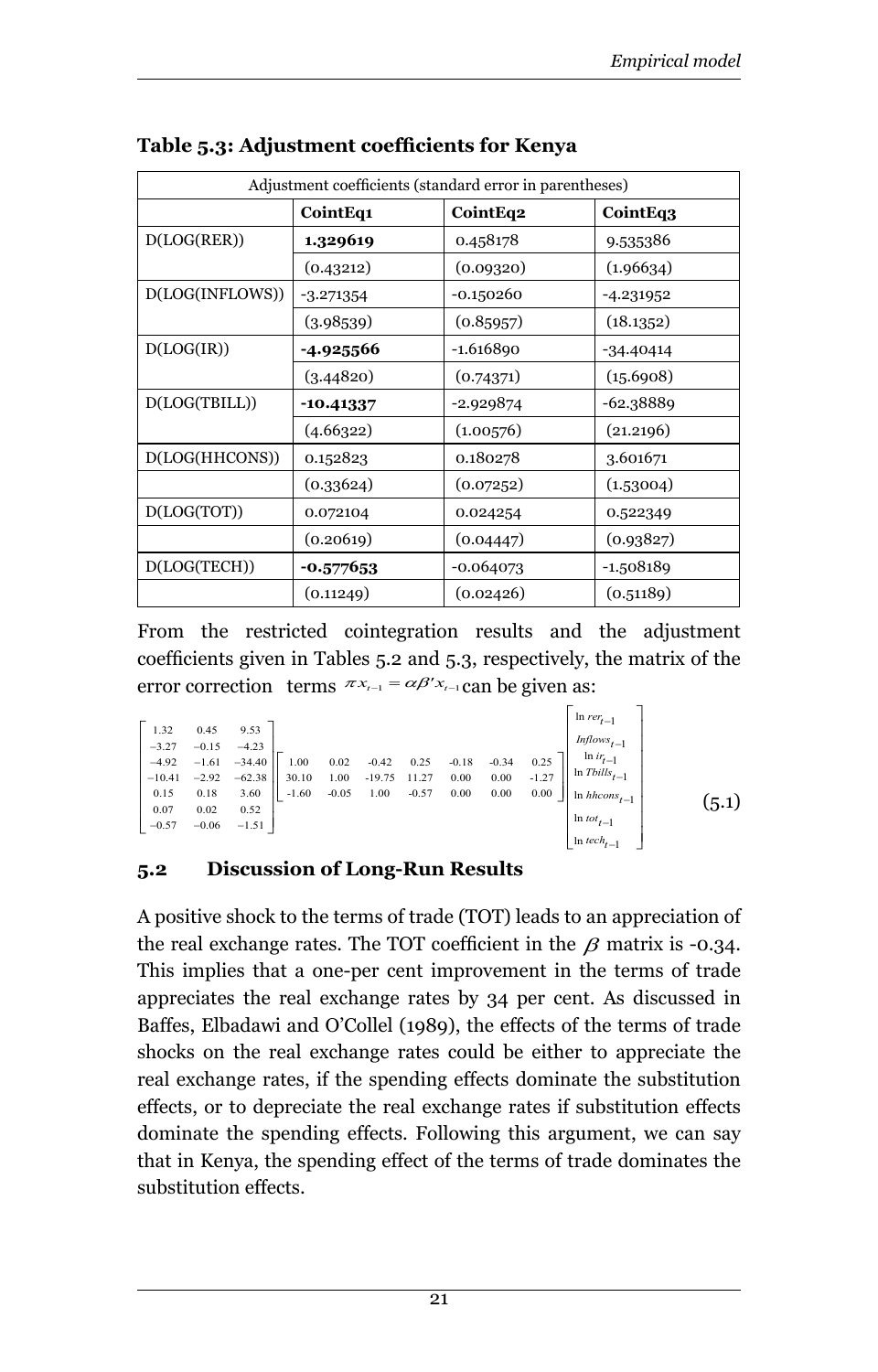Shocks on the net capital inflow leads to a depreciation of the real exchange rates. This shows that Kenya is a net creditor in the international financial market, with the amount of net capital outflows dominating net capital inflows. Likewise, changes in productivity lead to depreciation of the real exchange rates in Kenya. According to Baffes, Elbadawi and O'Collel (1989), the effect of productivity shocks on the real exchange rates could also be two way. If there is technical progress in the traded goods sector that dominates technical progress in the nontraded goods sector, the real exchange rate will appreciate. The reason is that the effect of a positive shock on productivity in the traded goods sector is to increase the demand for labour in the traded goods sector. This will attract labour from the non-traded goods sector (since factors are mobile between the two sectors). At a given exchange rate, the traded goods expand, while creating excess demand in the non-traded goods sector requiring a real appreciation to restore equilibrium. In the case where technical progress in the non-traded goods sector dominates the one in the traded goods sector, the effect of the shock is a depreciation of the real exchange rate. This seems to be the case from our results for Kenya. This means that the productivity shock is experienced more on the non-traded goods sector than on the traded goods sector in Kenya.

#### **5.3 Impulse Responses for Kenya**

The vector autoregression moving average (VARMA), which is a moving average representation of the VAR in that the system variables are expressed in terms of the present and the past values of all the shocks in the system, allows one to describe how a shock to a particular variable at one moment in time shifts the expected time path of each of the variables in the model compared with its expected evolution had the shock not occurred. A general VARMA can be represented as:

$$
\Delta x_i = \sum_{j=0}^{\infty} \varphi_i \varepsilon_{t-i} \quad i = 0, ..., n
$$
\n(5.2)

where  $\varphi_i$  (*0*) are impact multipliers and denotes the response of each variable to innovations in each of the corresponding error terms on impact,  $\varepsilon_{t-i}$  are the innovations and *n* is the number of variables in the system. The sets of coefficients  $\varphi_i(0), \varphi_i(1), ..., \varphi_i(n)$  are the impulse response functions. Plotting the impulse response functions is a practical way to trace the time path of the system variables as they respond to various shocks over time. Figure 5.1 traces the response of the real exchange rates to shocks from the other variables in the system.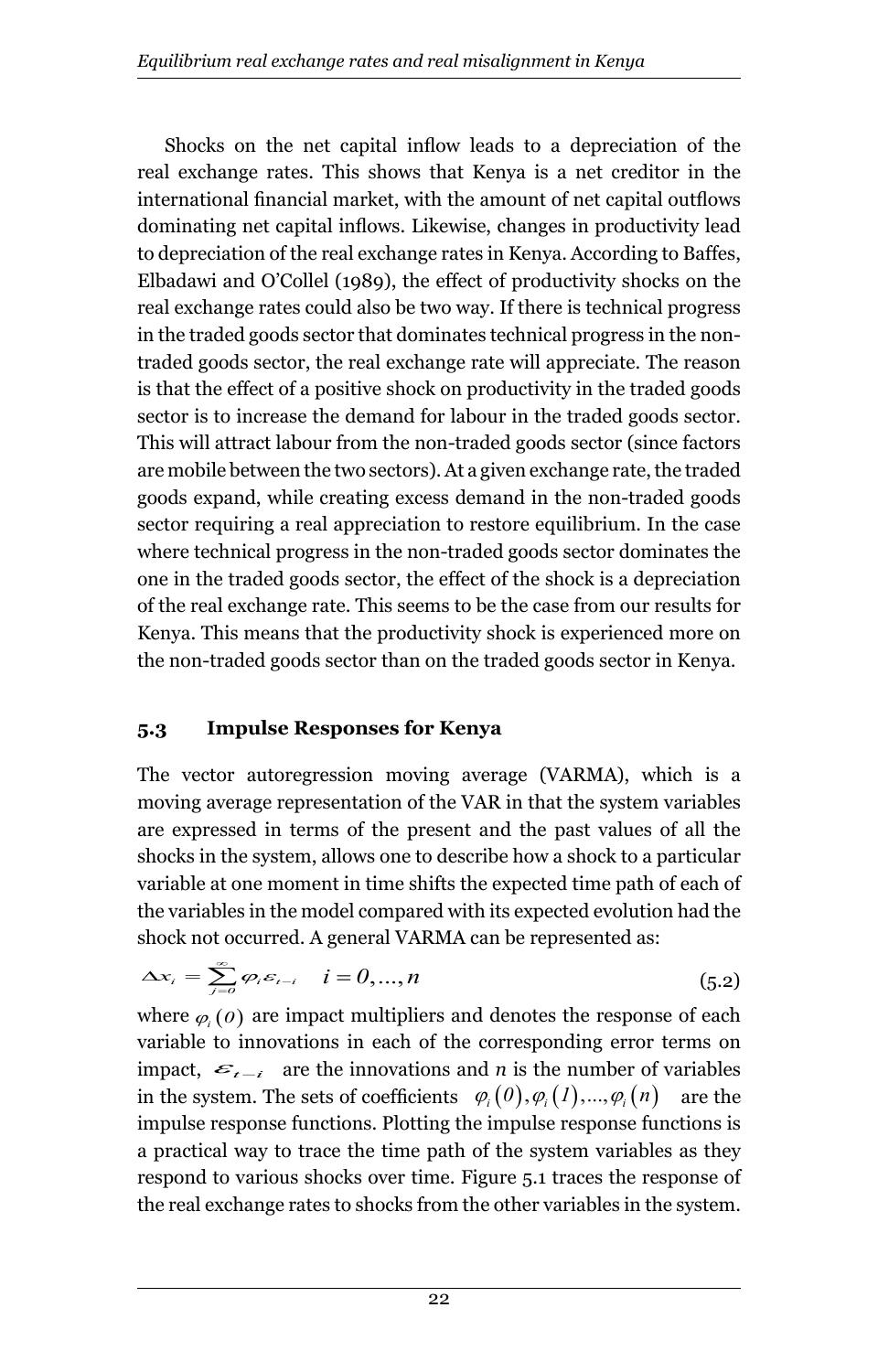

**Figure 5.1: Impulse responses of the real exchange rates in Kenya**

Figure 5.1 shows how the real exchange rates in Kenya respond to one unit shock in the fundamentals. Panel (a) shows the response of the real exchange rates to shocks from itself. Panel (b) shows the response of the real exchange rates to shocks from the net capital inflows. The question of concern in panel (b) is whether the real exchange rates appreciate or depreciate, and if there are shocks to the net capital inflows in Kenya. The impulse response function shows that for a one unit shock in the net capital inflows, the real exchange rates in Kenya appreciates by about 0.0025 units within the first two months, reaches the peak at the end of the second month, and starts depreciating back towards its initial (long-run) path. Therefore, the effect of a change in the net capital inflows in Kenya is to appreciate the real exchange rates. However, the effect seems not significantly different from zero throughout the forecast horizon. A look at the dotted confidence intervals shows that the chance that the actual value lies within twostandard deviation interval is not significantly different from zero at the 5 per cent significance level. Panel (c) shows the response of the real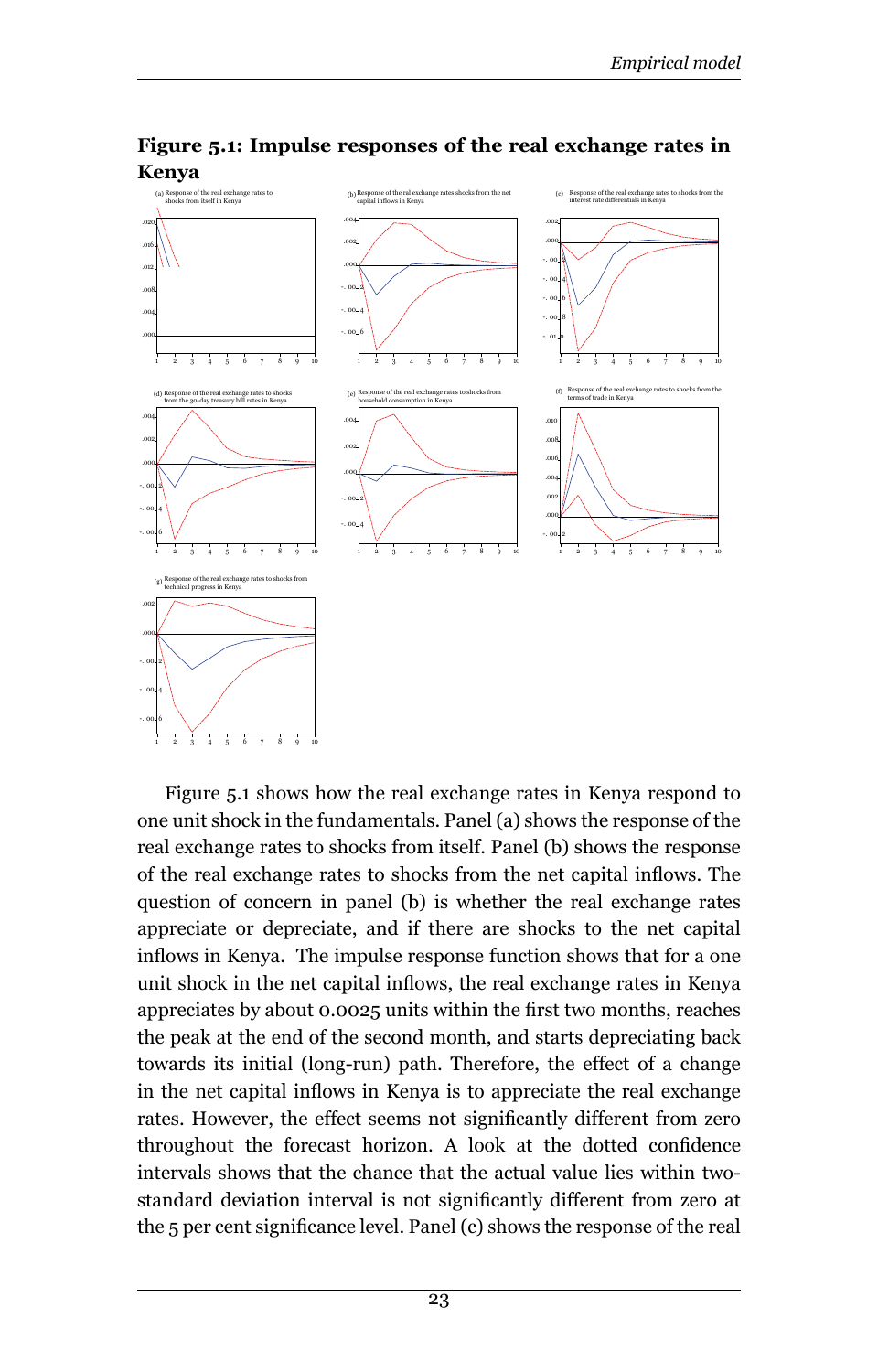exchange rates to the changes in interest rate differentials. The panel shows that the real exchange rate appreciates on impact, reaches a peak at the end of the third month and starts to depreciate back towards its initial path. We see that the two-standard deviation interval lies outside the zero line in the first three months, implying that the effect of the interest rate differential on the real exchange rate in Kenya is significant in the first three months. The effects of the interest rate differential shocks on the real exchange rate disappears between the fifth and the seventh month as the real exchange rate returns fully to its initial path before the shock. Panel (d) shows that till the end of the second month, real exchange rates in Kenya have been appreciating due to shocks from the 30-day treasury bill rates, but the effects are not significant. Changes in household consumption in panel (e) lead to a slight appreciation of the real exchange rates, but the effects again are not significant. In panel (f), exchange rates depreciate in the first two months following a shock in the terms of trade in Kenya. The effects are significant for almost three months. At the third month, the real exchange rate starts to appreciate as it traces back its initial path. It comes back to its initial path after about 7 months. Panel (g) shows that the real exchange rate appreciates following a shock in technical progress. The real exchange rate returns to its initial path after the tenth month. However, the twostandard deviation interval shows that there is a 95 per cent chance that the actual effects are not significantly different from zero.

# **5.4 Variance Decomposition**

The forecast error variance decomposition (FEVD) technique, introduced by Sims (1980), helps to determine what proportion of the variance in a series, for instance, is due to its own shock and other identified shocks. It allocates weights to each identified shock in the system, at every forecast horizon for a particular variable. Over a short horizon, the "own shock" often dominates the variance forecast. However, shocks to other variables in the system may gain in importance relative to own shock as the horizon lengthens.

Figure 5.2 shows the decomposition of the changes in the real exchange rates in Kenya for ten months. Panel (a) shows the contribution of own shocks to the variance of the real exchange rates. Panel (a) shows that in the first month, around 44 per cent of the changes in the real exchange rates in Kenya are attributed to own shocks. From panel (c), we see that in the first month, changes in interest rate differentials account for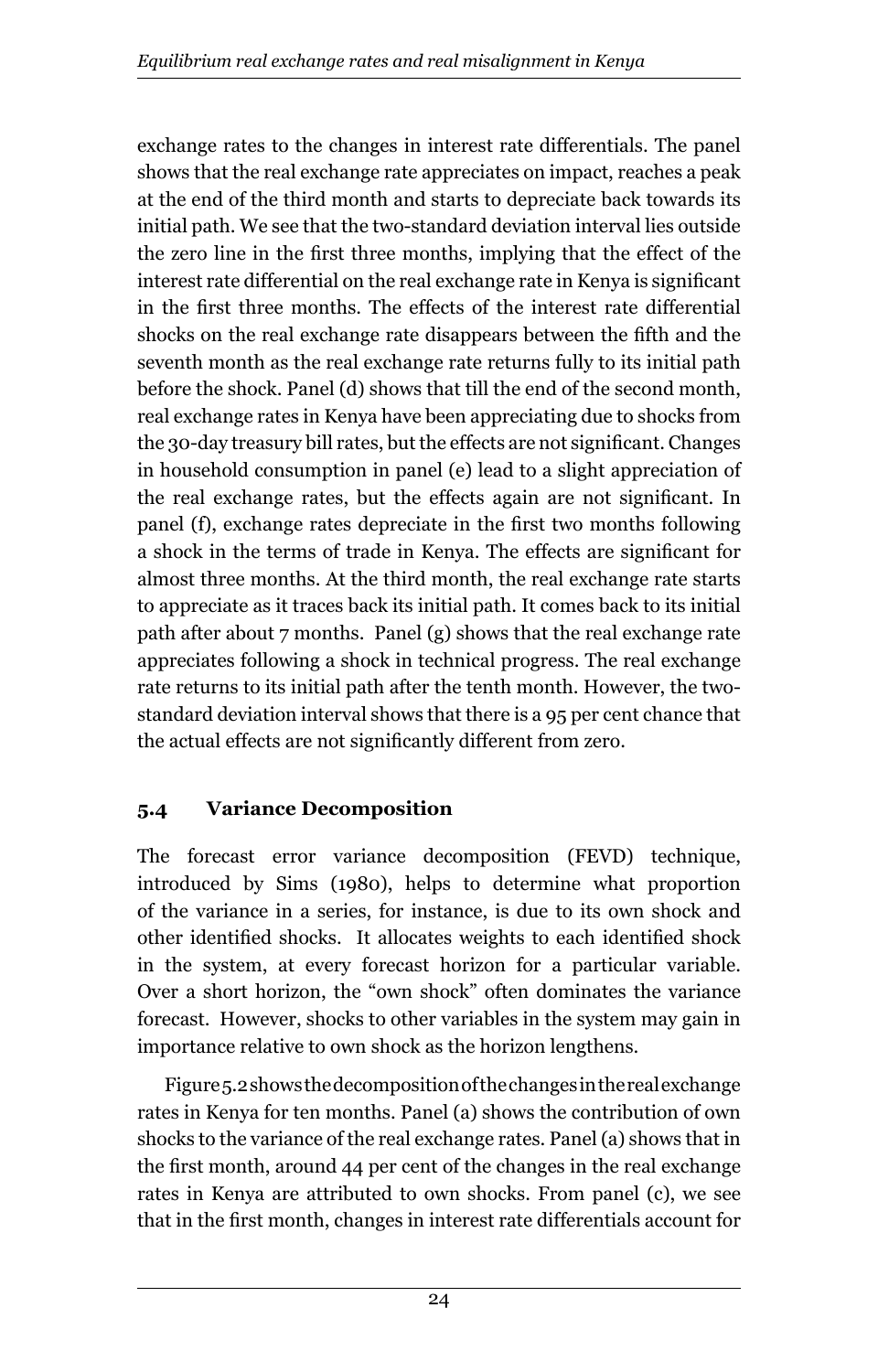

**Figure 5.2: Variance decomposition of real exchange rate changes in Kenya**

around 5.26 per cent of the variation in the real exchange rates. Panel (g) shows that shocks from household consumption account for 38.89 per cent of the changes in the real exchange rates in the first period. Shocks from technical progress and terms of trade account for 9.29 per cent and 1.14 per cent of the changes in the real exchange rates in the first period, respectively. The variance decomposition table, which is not reproduced here, shows that apart from the contribution of net capital inflows and terms of trade, the contribution of the other variables to the changes in the real exchange rates in the first month are all significant at the 5 per cent significance level. The contribution of own shocks reduces to 32.84 per cent in the second month and thereafter steadies at around 30 per cent for every subsequent month till the tenth month. Whereas the contribution of own shocks and household consumption shocks explain less and less of the variations in the real exchange rates after the first month, the contribution of the other variables increases after the first month. In fact, in the second month, net capital inflows account for 0.97 per cent of the real exchange rate changes, and this increases to 0.992 per cent in the tenth month. The interpretation of this result is that net capital inflows is not an instantaneous determinant of the real exchange rates; that is, the changes from the net capital inflows will not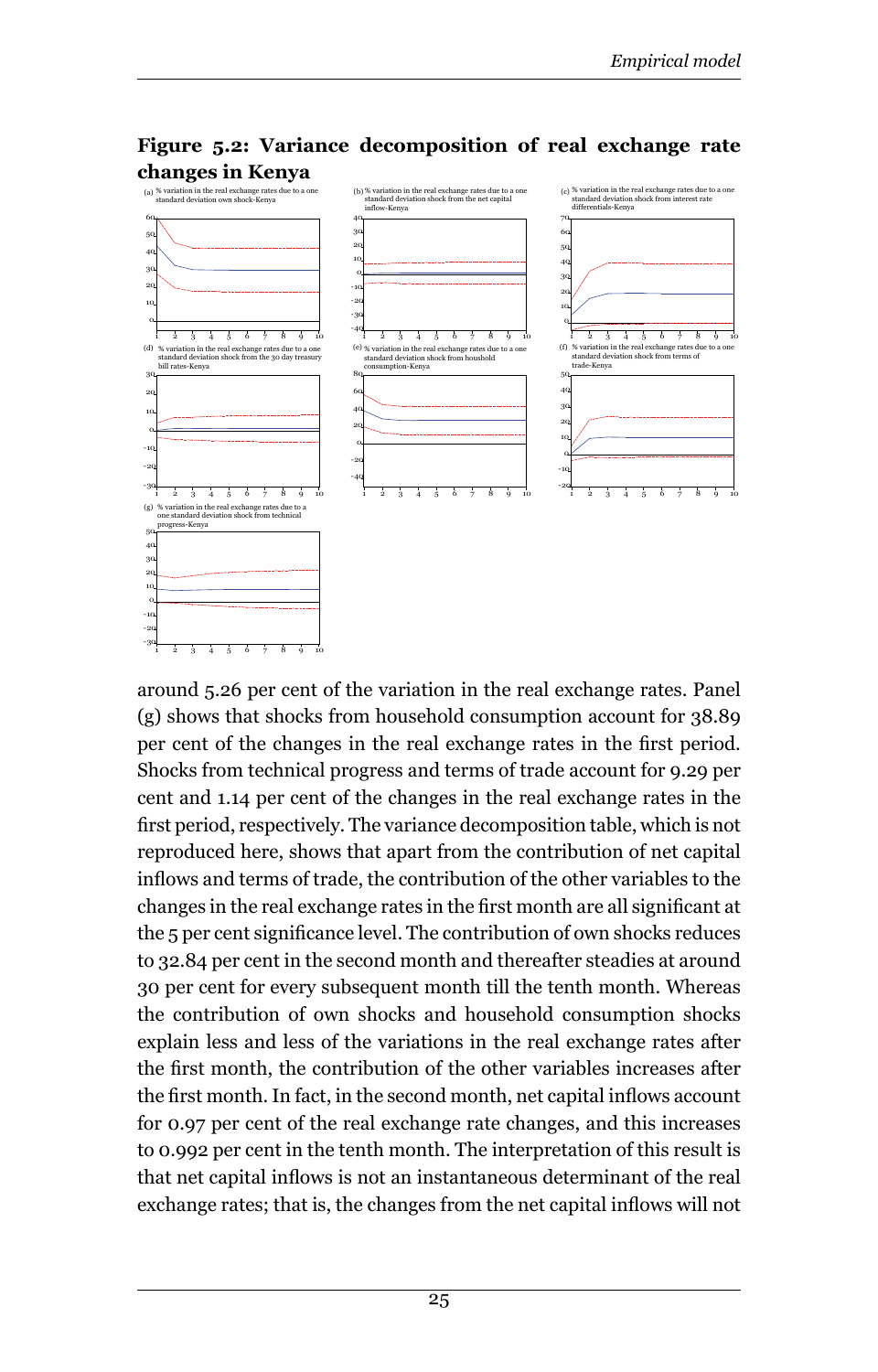affect the real exchange rates instantaneously but with a lag, probably signifying the existence of feedback effects. It could be the case that the changes in the net capital inflows affect the real exchange rates through other model variables such as interest rate differentials and treasury bill rates. The contribution of interest rate differentials increases from 5.26 per cent in the first month to stabilize at 19 per cent in the third month. The contribution of interest rate differentials remains significant throughout the forecast horizon. The contribution of terms of trade, which is not significant at 5 per cent significance level in the first month, becomes very significant in the second month, signifying the importance of terms of trade shocks in explaining the variations in the real exchange rates from the second month onwards.

From the above analysis, we can conclude that in the first month, household consumption accounts for the highest percentage of the variations in the real exchange rates followed by technical progress, interest rate differentials and terms of trade in that order. On average, other than own shocks, with a contribution of around 30.1 per cent, household consumption accounts for the highest variation in the real exchange rates in Kenya at 27 per cent, followed by interest rate differentials at around 19 per cent, terms of trade at 11 per cent, technical progress at 9 per cent, treasury bill rates at an average of 1.46 per cent and the lowest contribution coming from net capital inflows at around 0.99 per cent.

# **5.5 Model Stability**

Since we are using two lags, our model is an AR(2) model is given as:

$$
x_{t} = A_{t}x_{t-1} + A_{t}x_{t-2} + \varepsilon_{t}
$$
\n(5.3)

where  $x_i$  is a  $(n.1)$  vector of  $(x_i, x_{2i}, ..., x_{ni})'$  endogenous variables,  $\varepsilon_i$  is a  $(n, 1)$  vector of  $(\varepsilon_{i_1} \varepsilon_{2}, ..., \varepsilon_{ni} )$  and  $A_i$  is a matrix of parameters.

To determine the stability of equation 5.3, there is need to examine the homogenous part given as:

$$
x_{t} = A_{t}x_{t-1} + A_{t}x_{t-2}
$$
\n(5.4)

We can use the method of undetermined coefficients and argue that each  $x_i$  has a solution of the form:

$$
x_{it} = \pi_i \lambda^t \tag{5.5}
$$

where  $\pi_i$  is an arbitrary constant and  $\lambda_i, \lambda_2, \ldots, \lambda_n$  denote the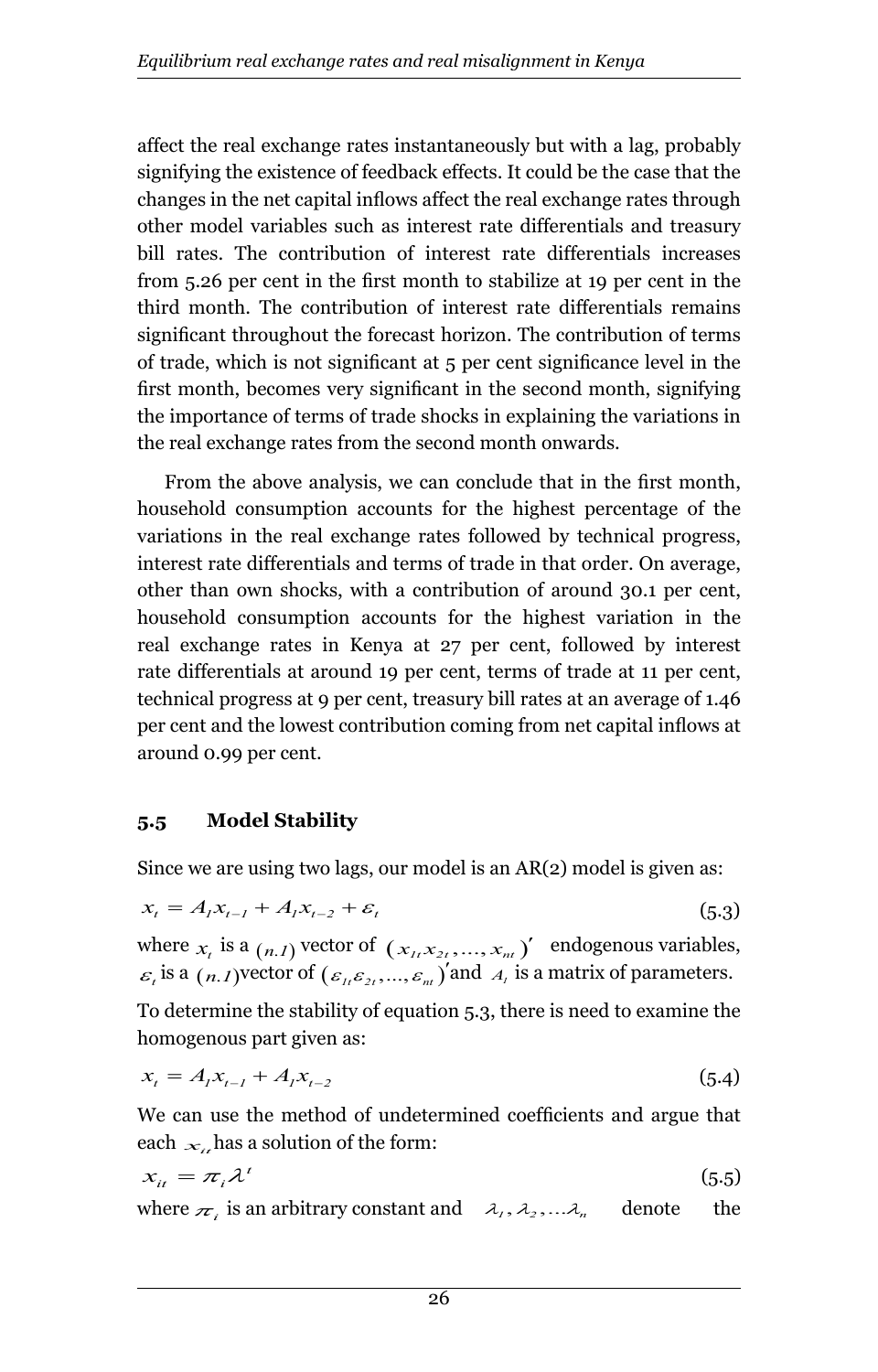characteristic roots if the system has n variables. The necessary and sufficient condition for stability is that all the characteristic roots lie within the unit root circle (Enders, 2004). Figure 5.3 plots the characteristic roots from the solution of the restricted VECM model into the unit root circle. It shows that all the characteristic roots of the restricted VECM model for Kenya lie within the unit root circle, meaning that the restricted VECM for Kenya that was estimated is stable. The stability of the VAR is important for sustainability of a longrun relationship. Given these results, a forecast for the equilibrium real exchange rates from the long-run model can be forecasted.

#### **5.6 Equilibrium Exchange Rates and Exchange Rate Misalignments in Kenya**

The equilibrium real exchange rate can be identified econometrically as that unobserved function of the fundamentals towards which the actual real exchange rate gravitates over time (Kamisky, 1993; and Baffes *et al*., in Hikle and Montiel, 1999). The equilibrium real exchange rate is calculated as the fitted real exchange rate from the long run parameters of the fundamentals (Baffes *et al*., in Hikle and Montiel, 1999). Since the variables are cointegrated, an OLS regression of the long run equation yield "super consistent" estimator of the cointegrating parameters (Enders, 2004; and Stock, 1987). We estimate the long run real

#### **Figure 5.3: Stability test for the first-order VAR Kenya**



Inverse roots of AR characteristic polynomial for the model Kenya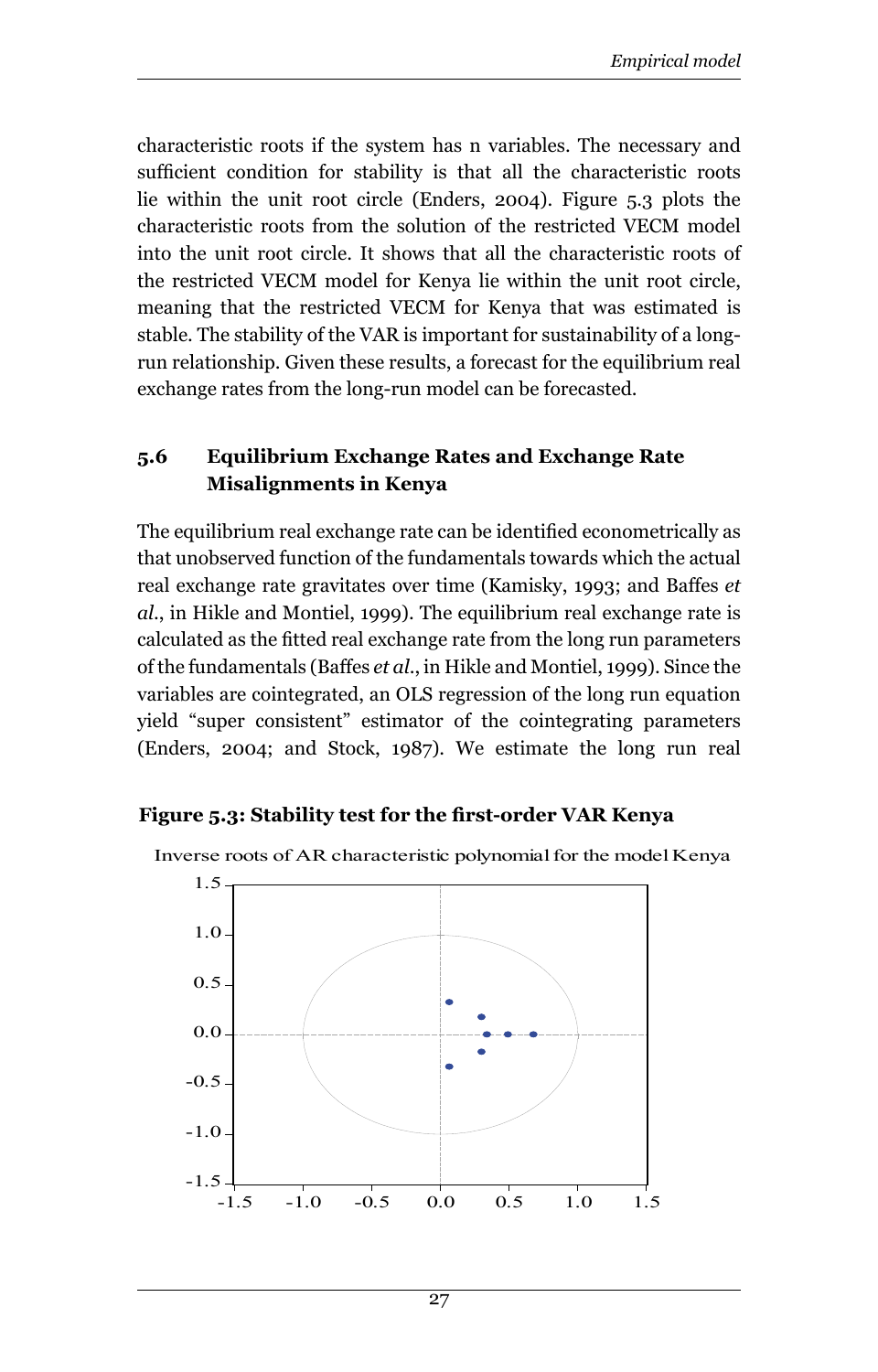exchange rate equation by OLS and solve for the long run static model to obtain the fitted values of the real exchange rates. Figure 5.4 shows the calculated equilibrium long-run real exchange rates for Kenya, which are fitted from the actual real exchange rates and plots them together with the deviations of the actual from the equilibrium rates.

Figure 5.4 shows the trends in the actual real exchange rates and the calculated equilibrium real exchange rates. It also shows the deviations of the actual from the equilibrium. Given that our model is stable, any deviations from the long run path tend to converge back to the initial path over time, such that the deviations as can be seen from the figure, are mean reverting. Figure 5.4 captures some very salient events that have impacted on the real exchange rate in Kenya since the year 2000. The actual real exchange rates and the equilibrium real rates have been appreciating over the sample period. The first major misalignment was an over-appreciation of the real exchange rates (actual rate appreciated more than equilibrium rates) from mid 2002, reaching a peak of around Ksh 62 per US dollar in real terms in the early 2003. The Central Bank of Kenya's monthly economic review of December 2003 attributes the over-appreciation of the real exchange rate in this period to positive sentiments following the election of a new government in December 2002, which raised expectations about increased inflows particularly from the donor community (Central Bank of Kenya, 2003b). These expectations were apparently built from mid 2002 when it became



**Figure 5.4: Actual vs equilibrium real exchange rates in Kenya**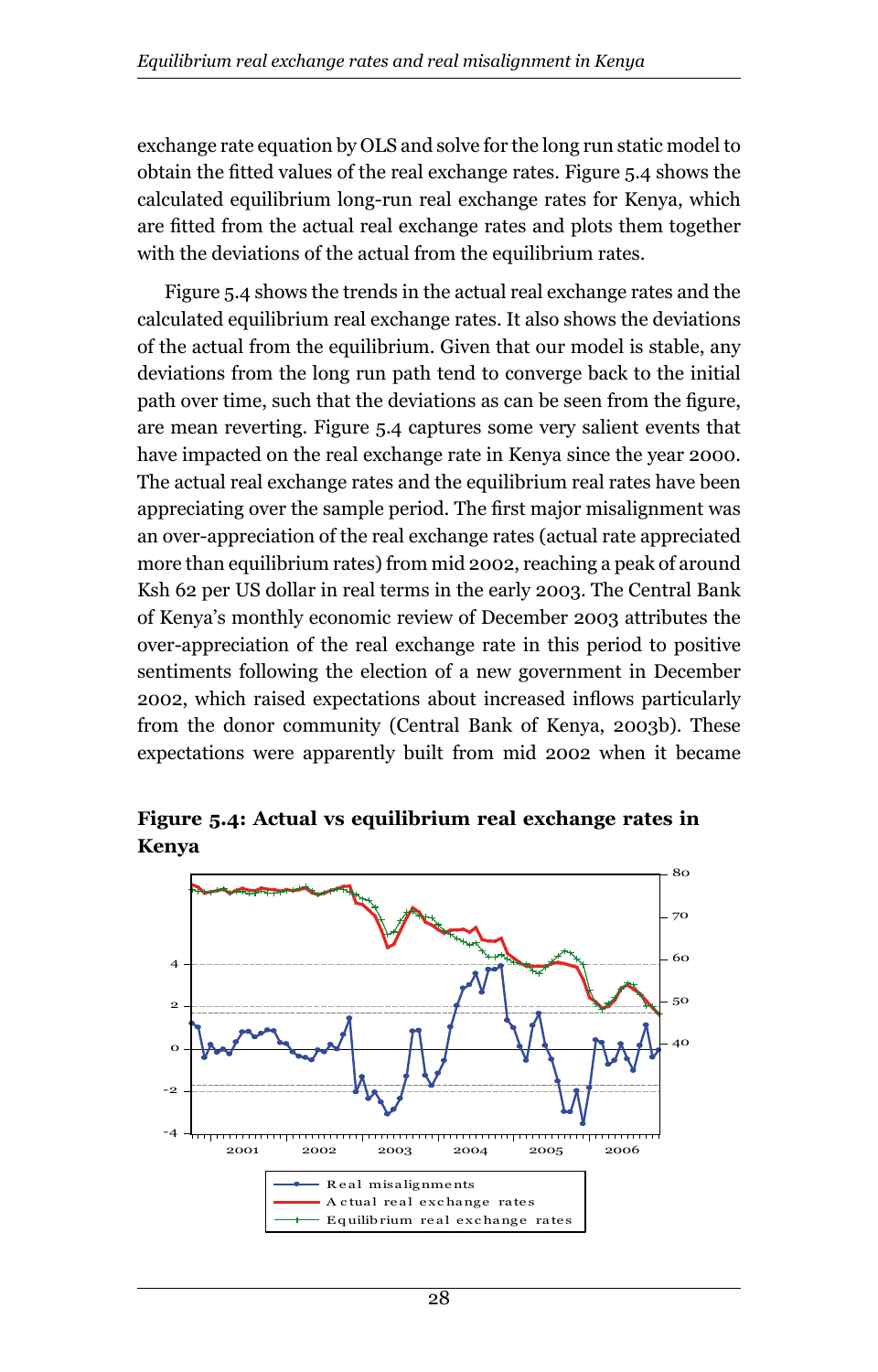apparent that there would be a change of government in December. From early 2003, an episode of recovery of the actual real exchange rates was seen as the actual rates moved back towards their initial path as it was before mid 2002 (this was some kind of a depreciation of the actual rates). While this could be taken as the real exchange rates correcting itself from the previous over-appreciation, the actual rates stood above the equilibrium rates between late 2003 and mid 2004. In other words, the equilibrium rates were more appreciated than the actual rates (the actual rates were under-appreciated). Central Bank of Kenya (2003) attributes the depreciation (under-appreciation) during this period to increased demand for foreign exchange from the energy sector, the manufacturing sector and other corporate bodies. Central Bank of Kenya (2004) also attributes the depreciation (underappreciation) of the Kenya shilling against the US dollar in the same period to international developments at the time.

At the time, the US dollar had been reversing its previous losses against the Euro and the pound following increased optimism about the performance of the US economy. Central Bank of Kenya (2004) attributes the depreciation of the exchange rates to the slow pace of resumption of donor funding and increased import demand, noting that the rising depreciation in much of early 2004 was attributed to increased demand for hard currencies in the domestic market to meet import requirements. There was particular increased demand for the dollar as importers covered their positions in the wake of rising oil prices and uncertainties surrounding the international oil markets, with the standoff between the US and the United Nations Security Council, and on Iranian nuclear power ambitions. The under-appreciation was mitigated by the sharp appreciation of the shilling from early 2004, attributed to increased inflows mainly from resumption of donor funding under the Poverty Reduction and Growth Facility (PRGF). This followed loan approval by the International Monetary Fund (IMF) amounting to about US\$ 252.75 million on 21November 2003 (Central Bank of Kenya, 2003b). The results show that, on average, the real exchange rates in Kenya were over-appreciated by about 0.0735 per cent between October 2000 and December 2006. The per year averages reveal that the real exchange rates were over-depreciated in 2001 by 0.08 per cent; it was over-depreciated by 0.36 per cent in 2002 and by 0.85 per cent in 2004. The real exchange rates were, however, overappreciated in 2003 by 0.65 per cent, by 0.031 per cent in 2005, and by 0.322 per cent in 2006.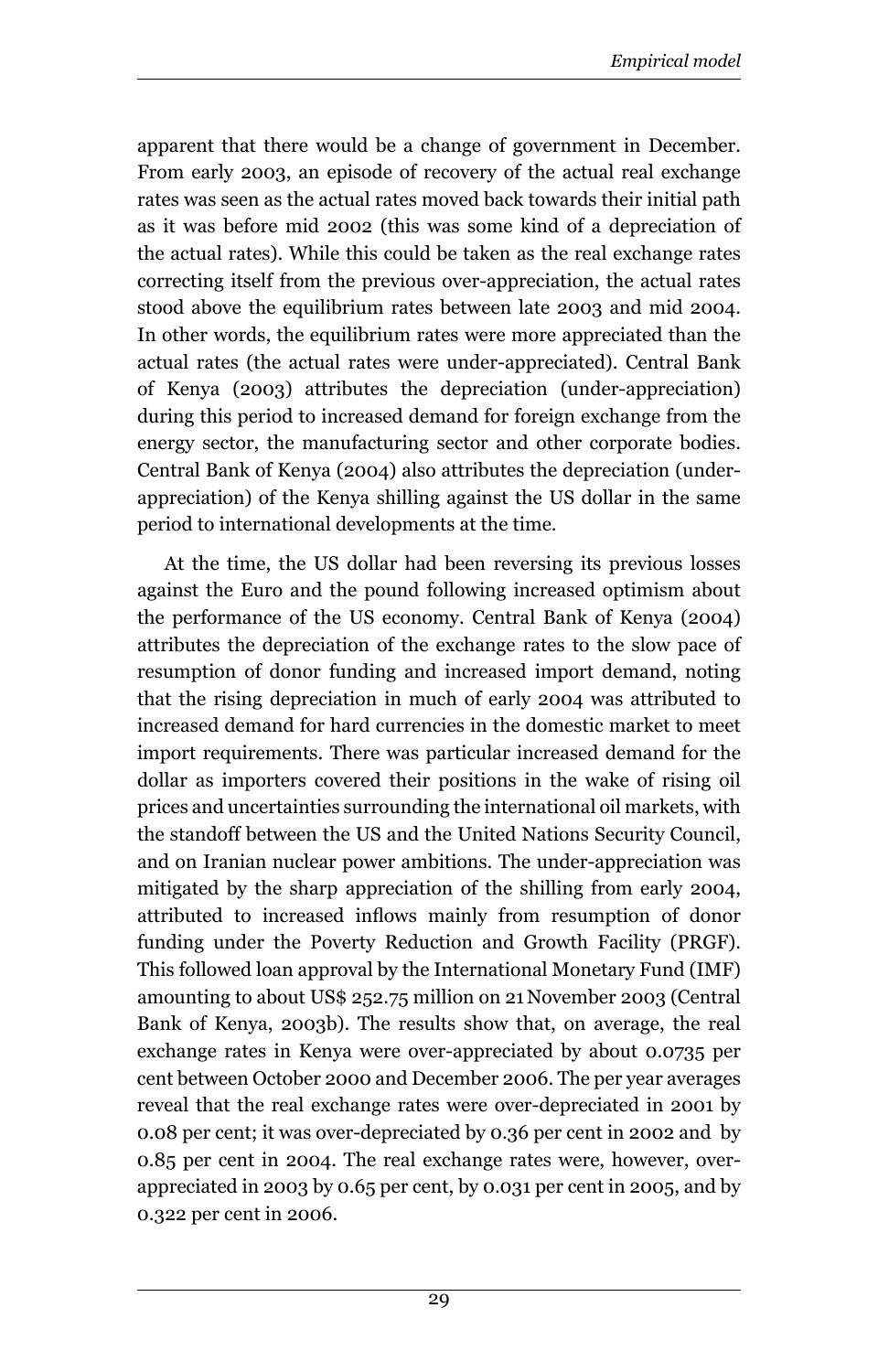# **6. Summary and Conclusions**

Exchange rate misalignments are a phenomenon of flexible exchange rate regimes. It refers to the deviation of the actual real exchange rates from equilibrium rates. Exchange rate misalignments may have adverse effects on allocation of resources in the economy, as it distorts export and import prices, among other adverse effects. Over-depreciations, for instance, are likely to create domestic inflationary pressures and increase debt payment obligations of indebted countries, while overappreciation is likely to reduce export demand and restrict domestic production. To avoid the adverse effects brought about by exchange rate misalignments, monetary authorities in most developing countries usually intervene in the exchange rates market when they feel that the exchange rate movements are erratic. This intervention requires that monetary authorities know the equilibrium levels of exchange rates, so that the intervention achieves its objective. It is possible that in the absence of an indicator of where the optimal levels of the exchange rates are at a given time, the monetary authorities may over-intervene, under-intervene or may not even intervene at all when the exchange rates are already too misaligned. It is therefore important for the monetary authorities to know the optimal levels of exchange rates and the degree of misalignments from this equilibrium level, in order to determine whether any misalignments at a given time are significant enough for them to intervene and the extent of the intervention.

In Kenya, for instance, the CBK intervenes without an indication as to whether the rates are already too high above or too low below the equilibrium. In this case, it is possible that the CBK sometimes intervenes when it is not necessary and at times it waits for too long to intervene. The study estimated the equilibrium real exchange rates and the degree of exchange rate misalignments in Kenya. This should form a basis for policy intervention in the exchange rate market as an indicator of the optimum levels of exchange rates when the movement of the rates are very erratic. Secondly, the econometric procedure that is proposed for determining equilibrium exchange rates in this study is argued to be stronger and can be adopted by other researchers in determining equilibrium exchange rates. We use the structural vector autoregressions (SVAR) in determining the equilibrium exchange rates in Kenya.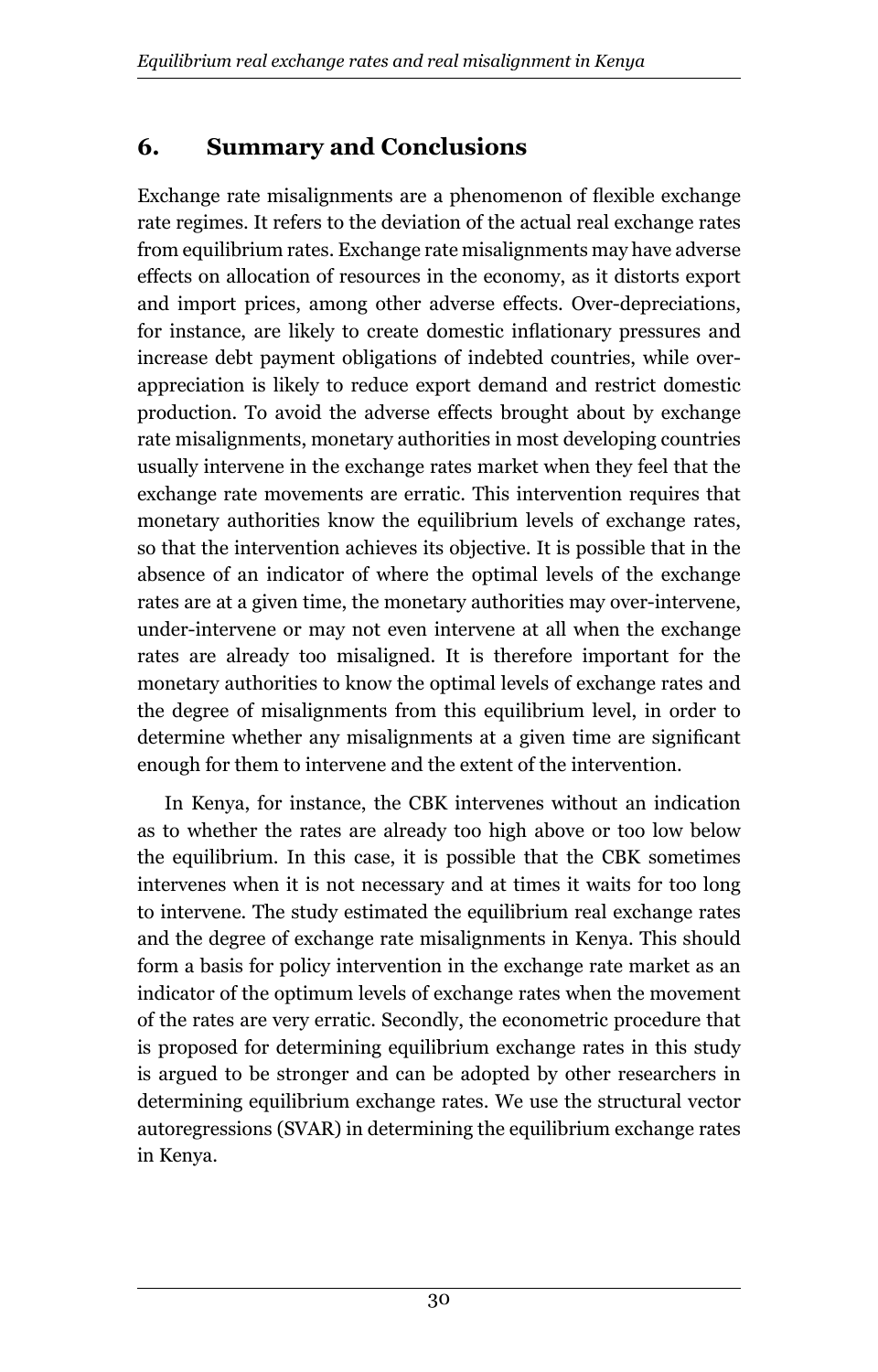The results show that the fundamental determinants of the real exchange rate movements, including capital inflows and import demand expectations, play a very significant role in determining the movements of the real exchange rates in developing countries such as Kenya. Other than the role of expectations and the fundamentals, it is clear that the actions of the international financial institutions, including the IMF and the World Bank through donor funding agreements and disagreements with the developing countries have very significant implications on the real exchange rates of these countries. In addition, the international economic environment, including the economic and institutional expectations in the other trading partner countries as well as expectations in the global markets, like the expectations in the oil supply and demand in the global markets, has similar significant effects on the real exchange rates of these countries. One major observation from the results is the surprising way in which the methodology we chose to calculate the equilibrium real exchange rate seems to capture the issues that defined the real exchange rate trends in Kenya. This is an indication of the robustness of the results that we get.

The variance decomposition results show that in the long-run, household expenditures account for the highest variation in the real exchange rates in Kenya. As the results from the long-run estimation show, an increase in household consumption leads to an appreciation of the real exchange rates in the long-run. This suggests that, in order to reduce sustained exchange rate misalignments, the government must put in place policies aimed at stabilizing consumption expenditures, including stabilizing inflationary pressures. Erratic movements in prices will likely lead to erratic movements in consumption expenditures and real exchange rates. The second most important source of variation in the real exchange rates is the interest rate differentials. To reduce erratic movements in the real exchange rates and real exchange rate misalignments, the government should ensure that changes in interest rate differentials are not erratic. The other major contributors to the variations in the real exchange rates are the terms of trade and technical progress. It is also important that changes in these two variables be kept as stable as possible. This will ensure that movements in the real exchange rates are also stable, and real exchange rate misalignments will thus be avoided.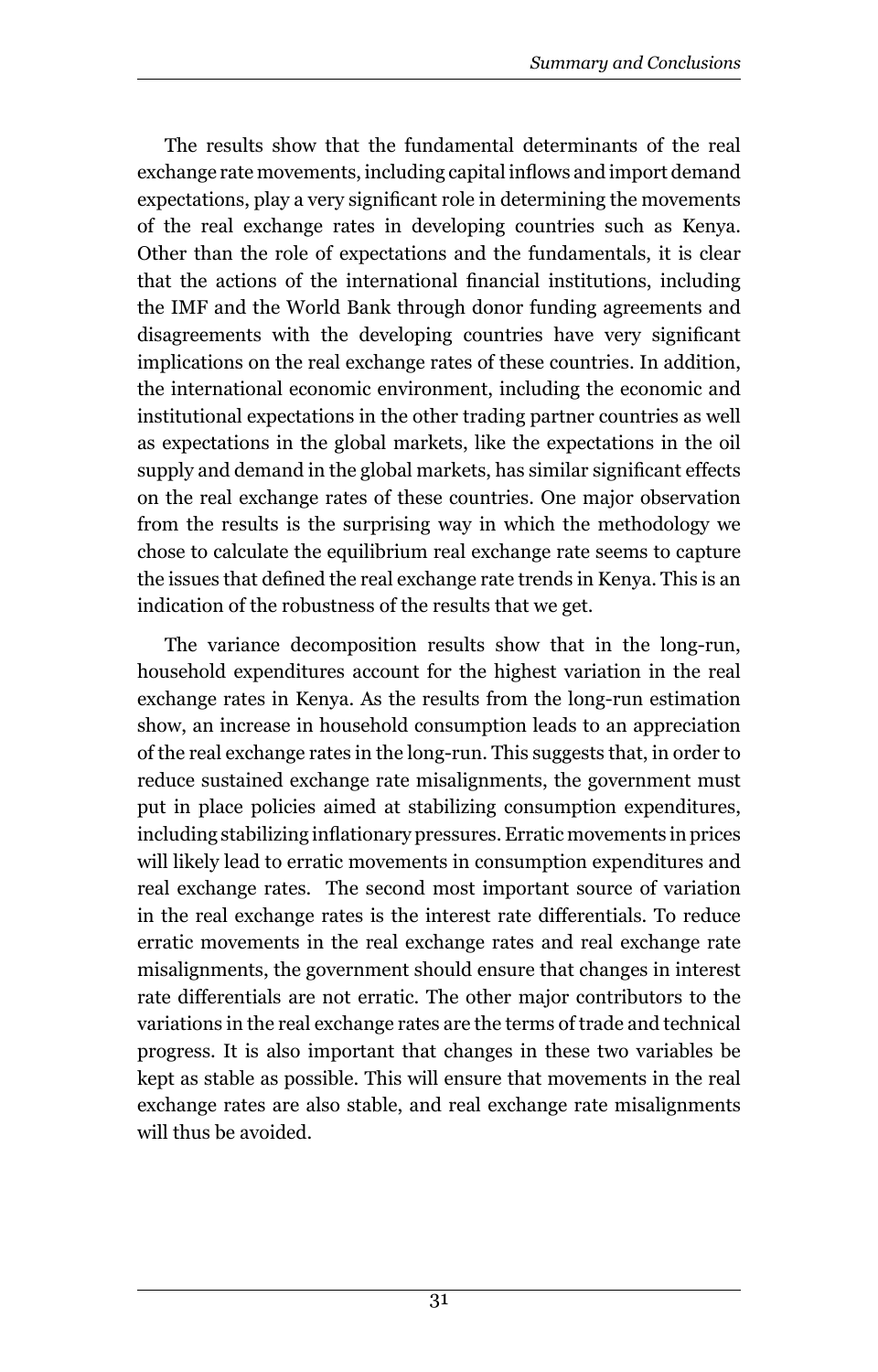# **References**

- Balassa, B. (1964), "The Purchasing Power Parity Doctrine: A Reappraisal", *Journal of Political Economy*, Vol. 72.
- Balassa, B. (1973), "Just How Misleading are Official Exchange Rate Conversions? A Comment", *The Economic Journal*, 83:332.
- Baffes J., I. Elbadawi and S. A. O'Connell (1999), "Single Equation Estimation of the Long-Run Real Exchange Rate", in Lawrence E. Hinkle and Peter J. Montiel (eds), *Exchange Rate Misalignments: Concepts and Measurements for Developing Countries,* New York: Oxford University Press.
- Byung-Yeon Kim and Korhonen, Iikka (2005), "Equilibrium Exchange Rates in Transition Countries: Evidence from Dynamic Heterogeneous Panel Models," *Economic Systems*, Vol. 29 (2): 144-162.
- CBK (2003a), *Monthly Economic Review June 2003*, Nairobi: Government Printers.
- CBK (2003b), *Monthly Economic Review December 2003*, Nairobi: Government Printers.
- CBK (2004), *Monthly Economic Review January 2004*, Nairobi: Government Printers.
- Corden, W. M. (1994), *Economic Policy, Exchange Rates and the International Systems*, Oxford: Clarendon Press.
- Edwards S. (1989), *Real Exchange Rates, Devaluations and Adjustments*, Cambridge, Mass: MIT Press.
- Edwards S. (1994), "Real and Monetary Determinants of Real Exchange Rates Behaviour: Theory and Evidence from Developing Countries", in John Williamson (ed), *Estimating Equilibrium Exchange Rates,* Washington DC: Institute for International Economics.
- Elbadawi I. (1994), "Estimating Equilibrium Long-Run Real Exchange Rates", in John Williamson (ed), *Estimating Equilibrium Exchange Rates*, Washington DC: Institute for International Economics.
- Elbadawi, I. and Soto (1994), "Capital Flows and Equilibrium Real Exchange Rates in Chile", Policy Research Working Paper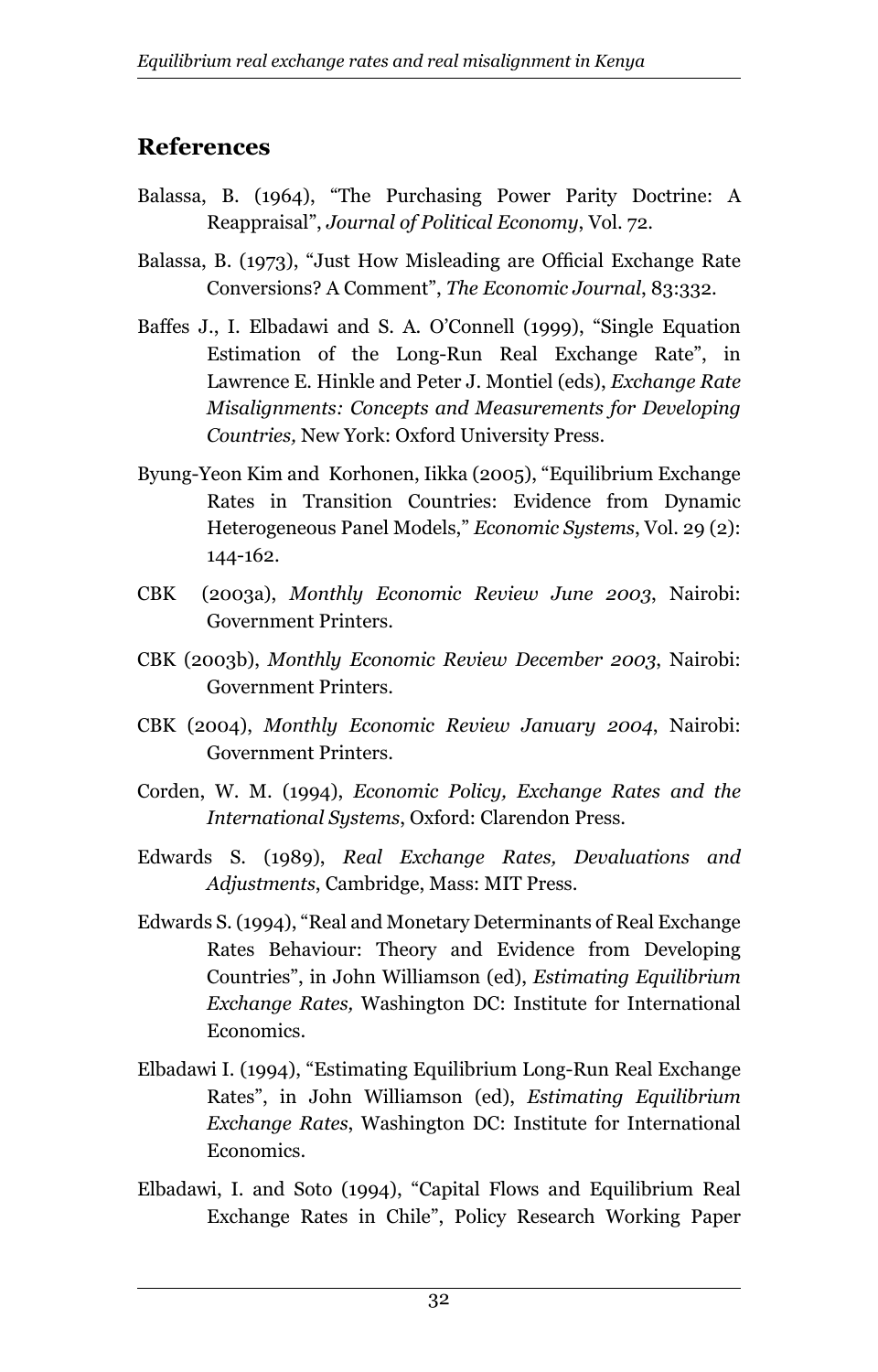1306, Washington DC: World Bank.

- Enders, W. (2004), Applied Econometric Time Series, 2nd ed, John Wiley and Sons.
- Hsieh, D. A. (1982). "The Determination of the Real Exchange Rate, The Productivity Approach", *Journal of International Economics,* 12.
- Hyder Z. and A. Mahboob (2006), "Equilibrium Effective Real Exchange Rate and Exchange Rate Misalignments in Pakistan", SBP-Research Bulletin, Vol. 2, No. 1.
- Kaminsky G. (1993), "Is There a Peso Problem? Evidence from the Dollar/Pound Exchange Rate, 1976-1987", *The American Economic Review*, Vol. 83, No. 3.
- Montiel, P. (1999), *Determinants of the Long-Run Real Exchange Rate*, in Lawrence E. Hinkle and Peter J. Montiel (eds), "Exchange Rate Misalignments: Concepts and Measurements for Developing countries", New York: Oxford University Press.
- Samuelson, P. A. (1964). "Theoretical Notes on Trade Problems," *Review of Economics and Statistics*, 46:2: 145-54.
- Sims. C. A. (1980) "Macroeconomics and Reality", *Econometrica* 48.
- Stock J. (1987), "Asymptotic Properties of Least Square Estimators of Cointegrating Vectors", *Econometrica* 55.
- Williamson J. (1983), *The Exchange Rate System*, New York: Institute for International Economics.
- Williamson J. (1994), "Estimates of FEERs", in J. Williamson (ed.), *Estimating Equilibrium Exchange Rates*, Washington: Institute for International Economics.